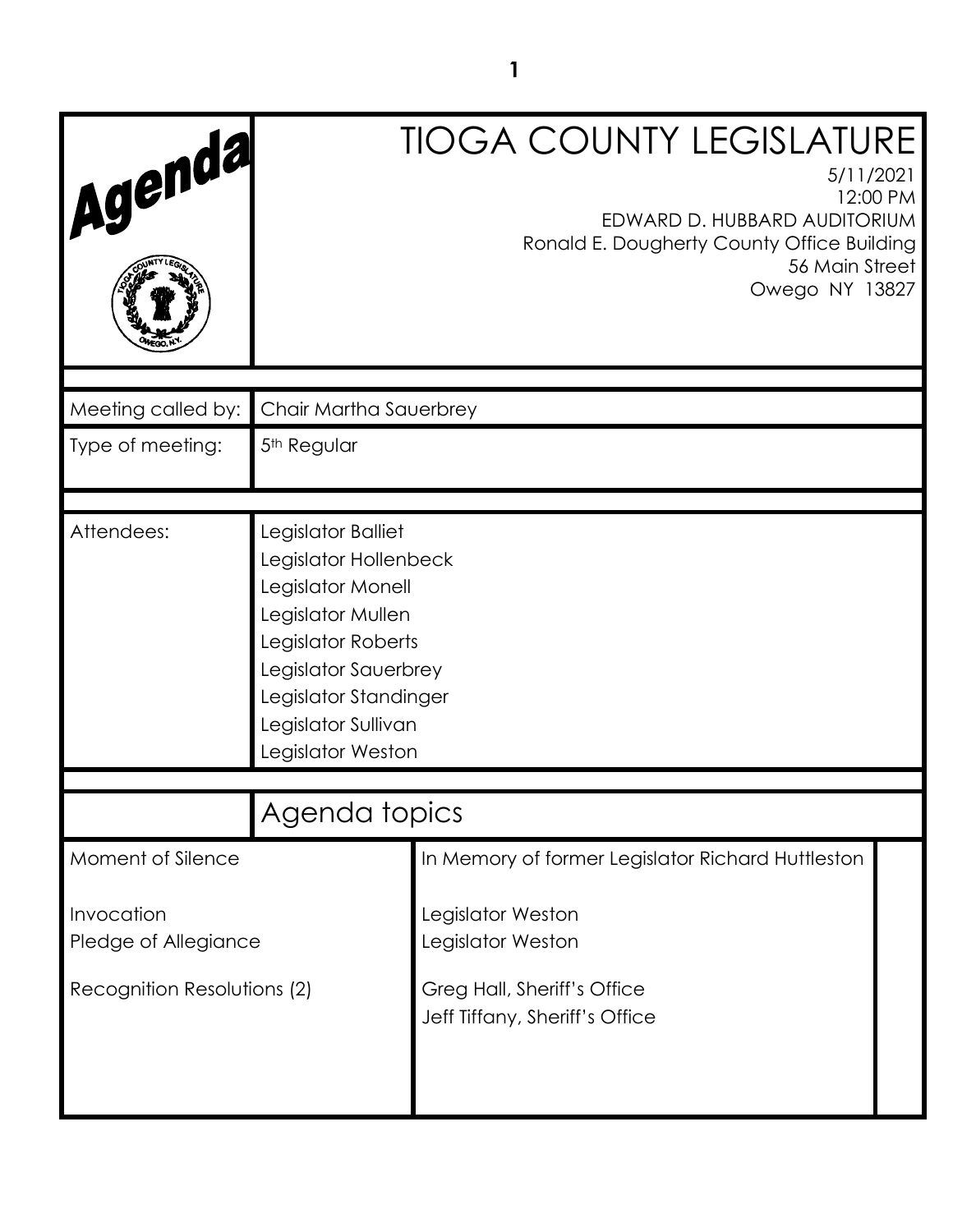| Proclamations (3)                              |                               | • Annual Stroke Month in Tioga County                                                                                       |  |
|------------------------------------------------|-------------------------------|-----------------------------------------------------------------------------------------------------------------------------|--|
|                                                |                               | • Mental Health Awareness Month &                                                                                           |  |
|                                                |                               | Children's Mental Health Week                                                                                               |  |
|                                                |                               | • Elder Abuse Prevention Month                                                                                              |  |
| Privilege of the Floor                         |                               |                                                                                                                             |  |
| Approval of Minutes                            |                               | April 13, 2021                                                                                                              |  |
| <b>Petitions, Communications &amp; Notices</b> |                               |                                                                                                                             |  |
| Appointments/Reappointments                    |                               |                                                                                                                             |  |
| <b>Reports Standing Committees</b>             |                               |                                                                                                                             |  |
| <b>RESOLUTIONS:</b>                            | Corporation                   | 1. Appoint Member to the Tioga County Local Development                                                                     |  |
|                                                | 2. Mortgage Tax Distribution  |                                                                                                                             |  |
|                                                |                               | 3. LOCAL LAW TO BE INTRODUCED - A Local Law Authorizing Twelve                                                              |  |
|                                                |                               | (12) and Thirteen (13) Year-Old Licensed Hunters to Hunt Deer with                                                          |  |
|                                                |                               | a Firearm or Crossbow during Hunting Season with the Supervision of                                                         |  |
|                                                |                               | an Adult Licensed Hunter.                                                                                                   |  |
|                                                |                               | 4. Schedule Public Hearing Local Law Introductory No. C of 2021                                                             |  |
| <b>Purchasing Alliance</b>                     |                               | 5. Medicare Advantage Request for Proposal through Broome County                                                            |  |
|                                                |                               | 6. Resolution Authorizing and Approving the Acceptance of                                                                   |  |
|                                                |                               | Additional Administrative Service Funds and Modify the                                                                      |  |
|                                                |                               | Administrative Services Agreement between Tioga County<br>Economic Development and Planning and the Tioga County            |  |
|                                                |                               | Property Development Corporation for the Period of July 1, 2021                                                             |  |
|                                                |                               | through December 31, 2021                                                                                                   |  |
|                                                | Interoperable 18 Grant        | 7. Authorization to Contract with NYSTEC - Radio Consulting State                                                           |  |
|                                                |                               | 8. Transfer Funds/Fund Self-Insurance Plan Reserve                                                                          |  |
|                                                |                               | 9. Amend Capital Budget & Transfer Funds and Award Cooler/Freezer<br>Replacement - Public Works                             |  |
|                                                |                               | 10. Transfer of Funds - Social Services                                                                                     |  |
|                                                |                               | 11. Amend Budget & Appropriate Funds - Social Services                                                                      |  |
|                                                |                               | 12. Amend Budget & Appropriate Funds – Social Services                                                                      |  |
|                                                | <b>Enforcement Activities</b> | 13. Resolution Apportioning Forfeiture of Crime Proceeds for Drug                                                           |  |
|                                                |                               | 14. Amend Employee Handbook: Amend Drug-Free and Alcohol-Free                                                               |  |
|                                                |                               | Workplace Policy (Section IV. Personnel Rules; Subsection Q) and<br>Smoking Policy (Section IX. Safety Rules; Subsection B) |  |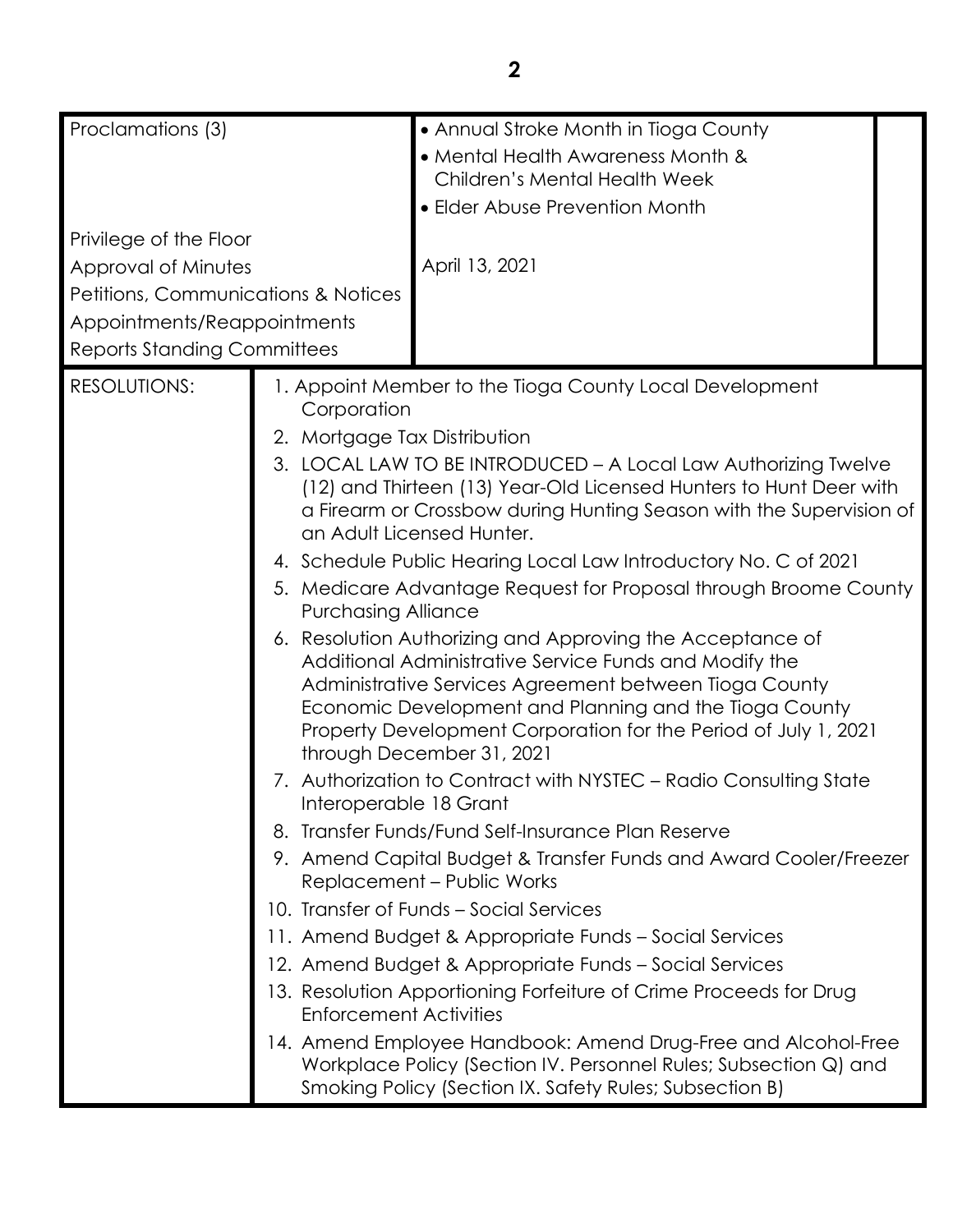| 15. Create and Fill Temporary, Full-Time Clerk (Seasonal) Position -<br>Treasurer's Office                                    |
|-------------------------------------------------------------------------------------------------------------------------------|
| 16. Abolish One Full-Time Public Health Nurse and Create Public Health<br><b>Educator Position - Public Health Department</b> |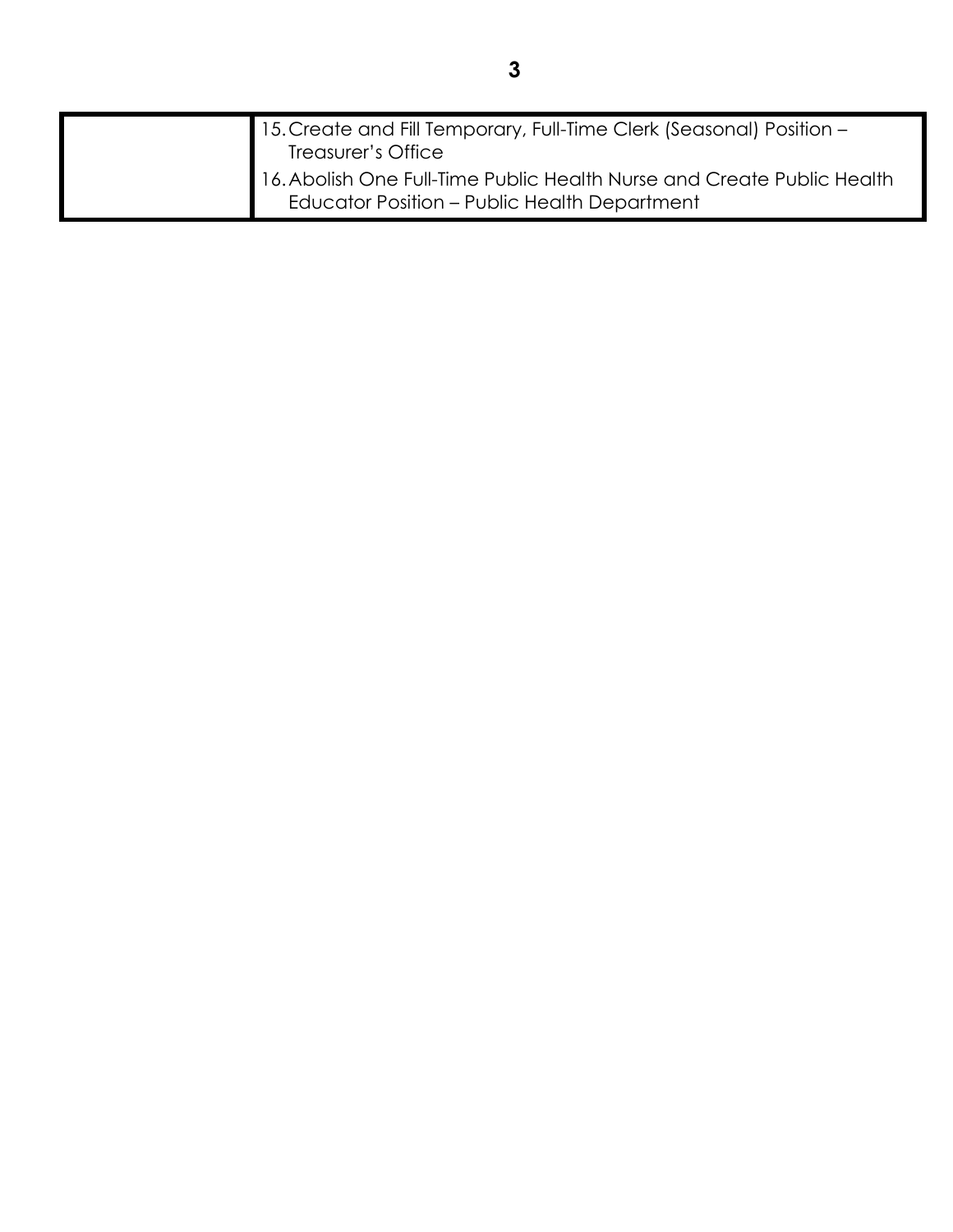# RESOLUTION NO. -21 RESOLUTION RECOGNIZING GREG HALL'S 32 YEARS OF DEDICATED SERVICE TO TIOGA COUNTY

WHEREAS: Greg Hall was hired as a Guard on January 19, 1989 and appointed to his current position as a Corrections Officer on March 28, 1989; and

WHEREAS: Greg Hall has been dedicated and loyal in the performance of his duties and responsibilities during the past 32 years to Tioga County, thereby earning the respect of his colleagues and peers throughout Tioga County; and

WHEREAS: Greg Hall will retire from the Tioga County Sheriff's Office on May 27, 2021; therefore be it

RESOLVED: That the Tioga County Legislature, on its own behalf, as well as on behalf of the citizens of Tioga County, express sincere gratitude to Greg Hall for his 32 years of dedicated and loyal service to the residents of Tioga County; and be it further

RESOLVED: That this resolution be spread upon the minutes of this meeting and a certified copy be presented to this outstanding employee, Greg Hall.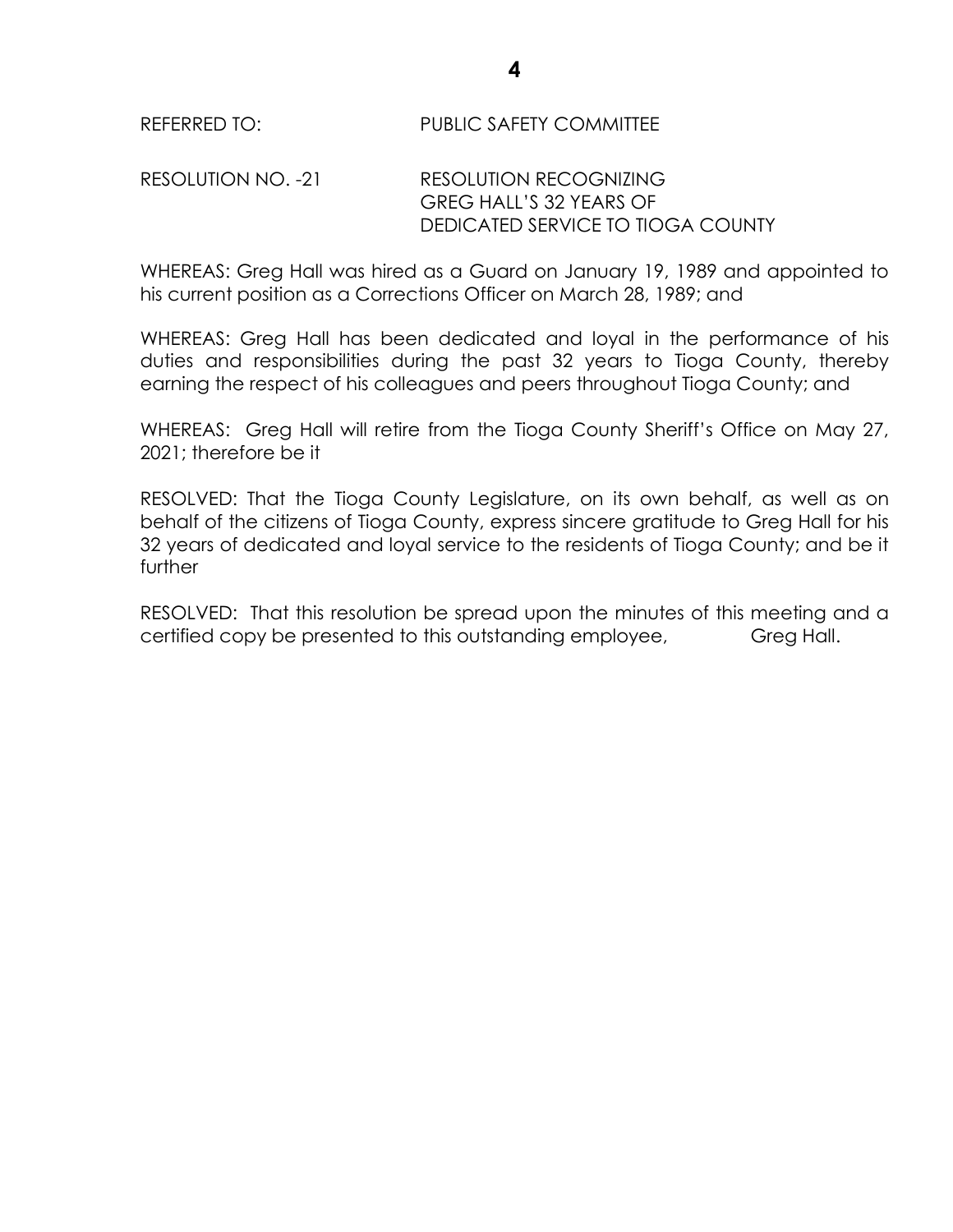# RESOLUTION NO. -21 RESOLUTION RECOGNIZING JEFF TIFFANY'S 22 YEARS OF DEDICATED SERVICE TO TIOGA COUNTY

WHEREAS: Jeff Tiffany was hired as a part-time Cook on June 25, 1998 and appointed to his current position as a Cook Manager on May 22, 1999; and

WHEREAS: Jeff Tiffany has been dedicated and loyal in the performance of his duties and responsibilities during the past 22 years to Tioga County, thereby earning the respect of his colleagues and peers throughout Tioga County; and

WHEREAS: Jeff Tiffany will retire from the Tioga County Sheriff's Office on May 28, 2021; therefore be it

RESOLVED: That the Tioga County Legislature, on its own behalf, as well as on behalf of the citizens of Tioga County, express sincere gratitude to Jeff Tiffany for his 22 years of dedicated and loyal service to the residents of Tioga County; and be it further

RESOLVED: That this resolution be spread upon the minutes of this meeting and a certified copy be presented to this outstanding employee, Solution Jeff Tiffany.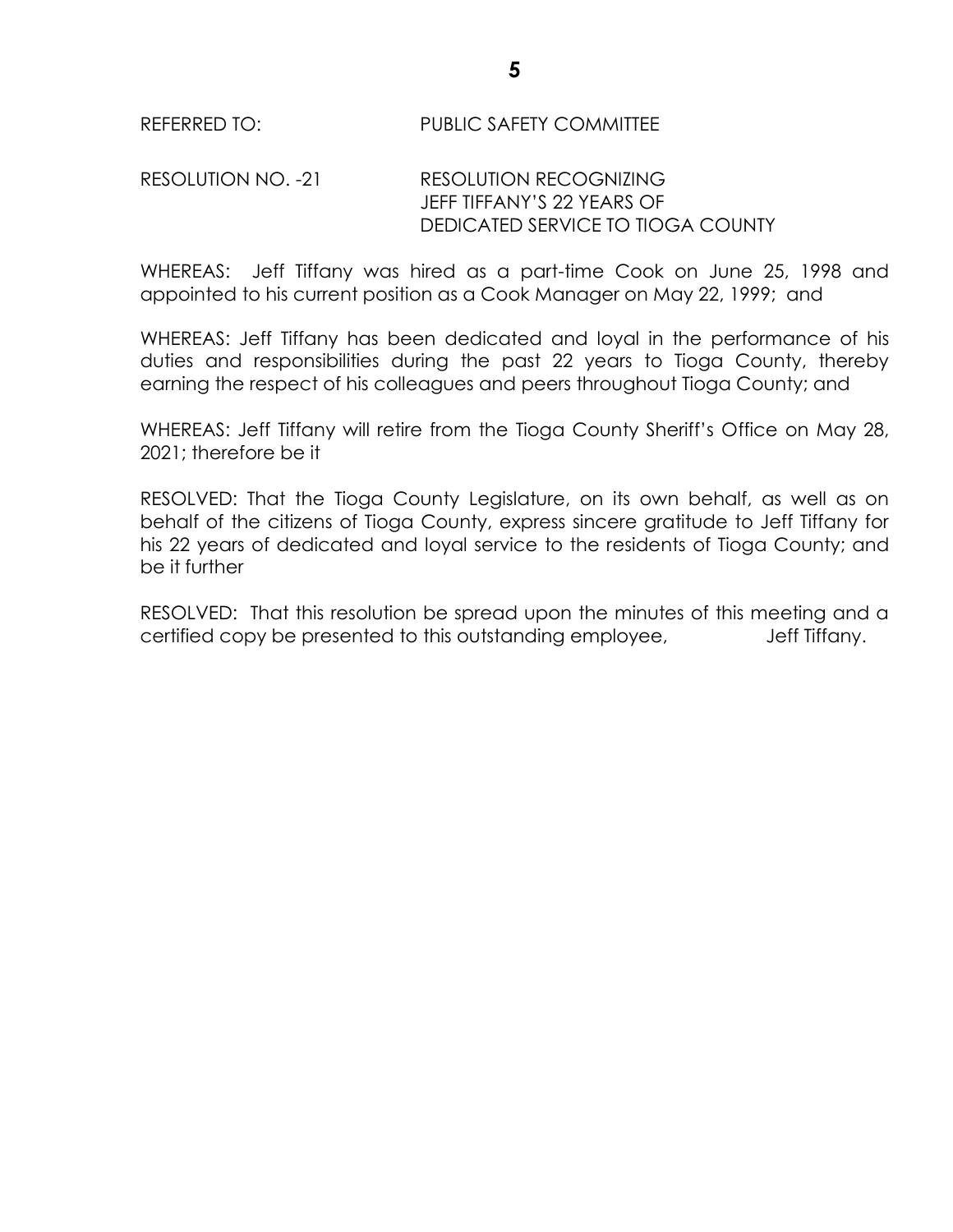#### **COUNTY OF TIOGA EXECUTIVE PROCLAMATION**

WHEREAS: Stroke is a leading cause of serious long-term disability and the fifth leading cause of death in the United States, killing over 150,000 people nationwide and more than 20 citizens of Tioga County each year; and

WHEREAS: Three out of every four strokes in the United States occur as new or firsttime strokes; and

WHEREAS: Warning signs of stroke include sudden numbness or weakness of the face, arm or leg, especially on one side of the body; sudden confusion, trouble speaking or understanding; sudden trouble seeing in one or both eyes; sudden trouble walking, dizziness, loss of balance or coordination; and sudden severe headache with no known cause; and

WHEREAS: Ninety-three percent of Americans recognized that sudden numbness on one side is a symptom of stroke, but only 38% were aware of all major symptoms and knew to call 9-1-1 when someone was having a stroke; and

WHEREAS: Patients who arrive at the emergency room within 3 hours of their first symptoms often have less disability 3 months after a stroke than those who received delayed care; and

WHEREAS: New and effective treatments have been developed to treat and minimize the severity and damaging effect of strokes, but much more research is needed; therefore

THE TIOGA COUNTY LEGISLATURE, County of Tioga, does hereby proclaim the month of May 2021 as:

# **AMERICAN STROKE MONTH IN TIOGA COUNTY**

and urges all the citizens of our County to familiarize themselves with the risk factors associated with stroke, recognize the warning signs and symptoms, and on the first signs of a stroke dial 9-1-1 immediately so that we might begin to reduce the devastating effects of stroke on our population.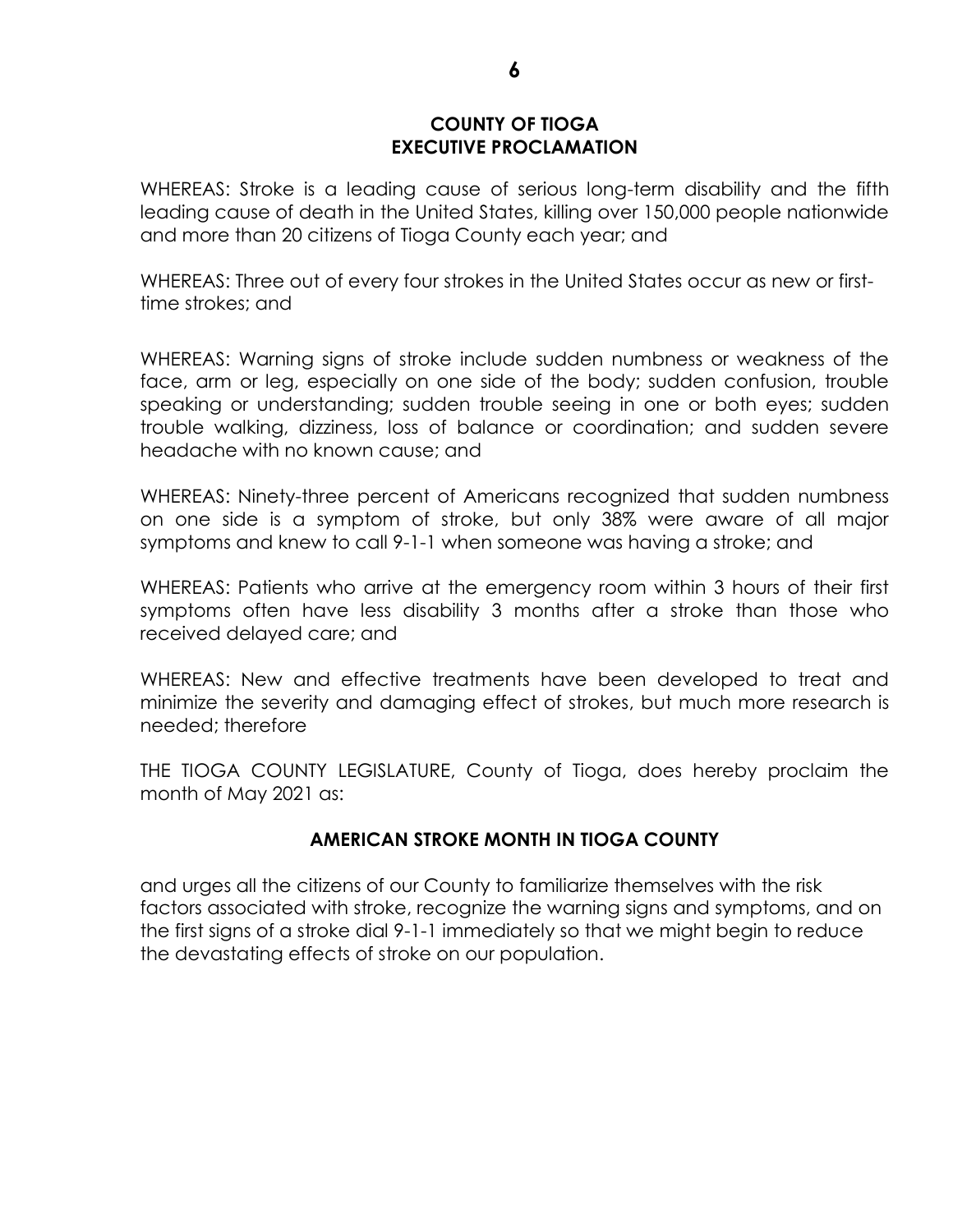#### **County of Tioga EXECUTIVE PROCLAMATION**

*Mental Health Awareness Month & Children's Mental Health Awareness Week* 

WHEREAS: The citizens of Tioga County value the overall health and well-being of all the residents of Tioga County they are proud to support the observance of Mental Health Awareness Month and Children's Mental Health Week; and

WHEREAS: Mental Health is essential to everyone's overall health and well-being; and

WHEREAS: Mental illness is the leading illness-related cause of disability, a major cause of death through suicide, a factor in school failure, a contributor of poor overall health, incarceration, and homelessness; and

WHEREAS: Mental illness in adults and serious emotional and mental health disorders in children and youth are real and treatable; and

WHEREAS: There is evidence that early intervention, family-centered care for children, and person centered treatment for adults can result in reduction and management of symptoms such that individuals with mental illness can live full, productive and meaningful lives in their communities; and

WHEREAS: Children and youth with mental health challenges, along with their families, deserve access to services and supports that are family driven, youth guided and culturally appropriate; and

WHEREAS: There is an expectation of hope, healing and recovery for the citizens of Tioga County who experience symptoms of mental illness; and

WHEREAS: Tioga County has made a commitment to a community-based system of care that promotes values of acceptance, dignity and social inclusion for individuals of all ages; therefore

THE TIOGA COUNTY LEGISLATURE does hereby ask all residents of our county to join in declaring May 2021 as *Mental Health Awareness Month* and May 2nd – 8th, 2021 as *Children's Mental Health Awareness Week* in Tioga County.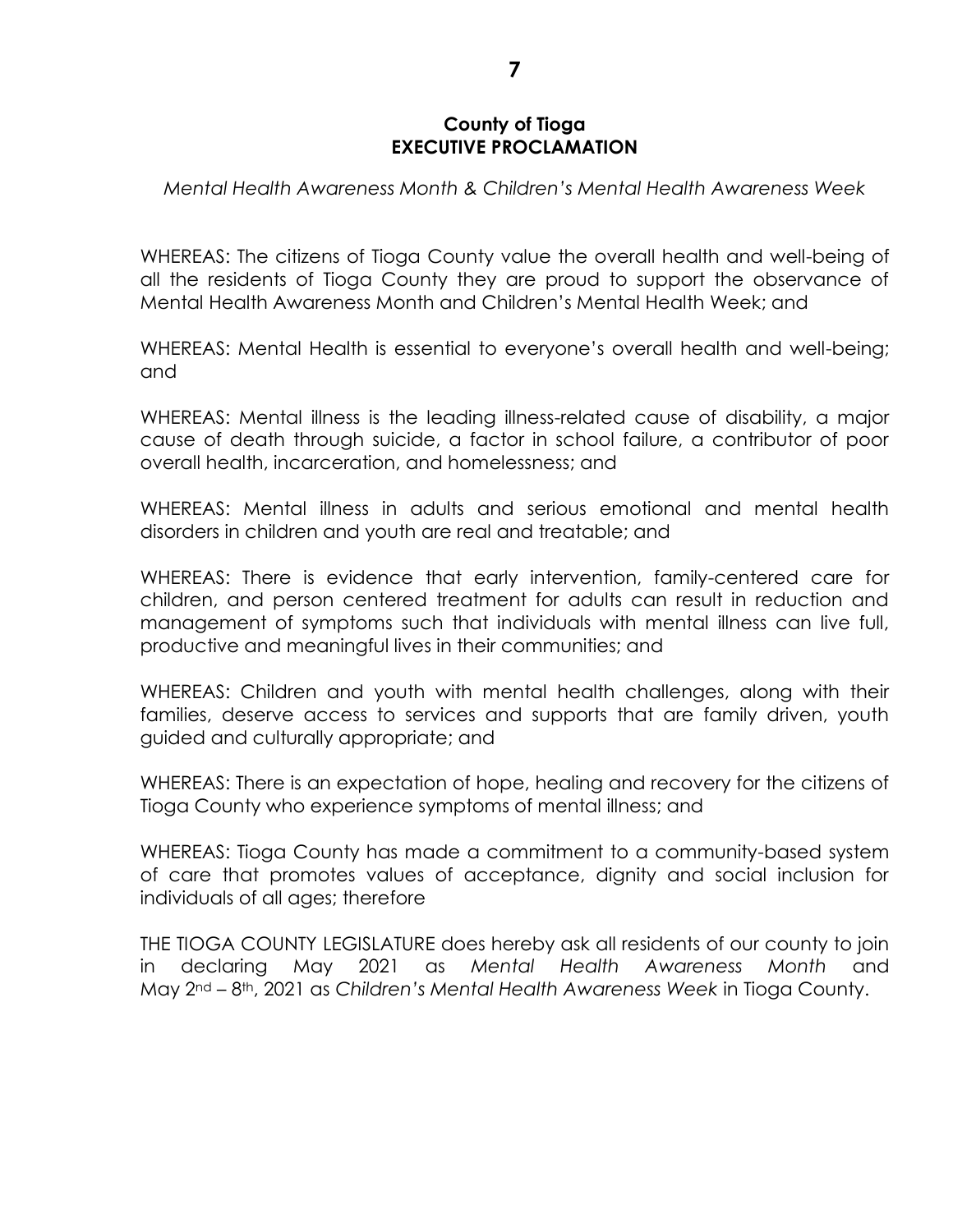#### **County of Tioga EXECUTIVE PROCLAMATION**

WHEREAS: People who are elderly or have disabilities have contributed to the general welfare of Tioga County by helping to preserve customs, convictions, and traditions of many people from diverse backgrounds; and

WHEREAS: These residents are vital and integral members of our society and their wisdom and experience have enriched our lives; and

WHEREAS: The health and well-being of disabled and elderly people in our county should be one of our highest priorities and of concern to all Americans; and

WHEREAS: People who are elderly or have disabilities are among the most important resources of our county, and it is fitting that we recognize the need to protect their health, safety, and rights; and

WHEREAS: Abuse of the elderly and people with disabilities in domestic and institutional settings is a wide-spread problem, affecting hundreds of thousands of people across the country; and

WHEREAS: Elder abuse is underreported because the elderly who are being abused find it very difficult to tell anyone and are usually ashamed and sometimes afraid; and

WHEREAS: Elder abuse happens to men and women of all income levels, all cultural and ethnic groups, whether they are in good health or incapacitated in some way, in poor neighborhoods and in suburbia; and

WHEREAS: Many of the cases investigated by Adult Protective Services in New York involve self-neglect or financial exploitation and it is our duty as citizens to reach out to people in need; now therefore

THE TIOGA COUNTY LEGISLATURE does hereby proclaim the month of May 2021 to be

# **Elder Abuse Prevention Month**

in Tioga County, and urge all citizens to work together to help reduce abuse and neglect of people who are elderly or have disabilities.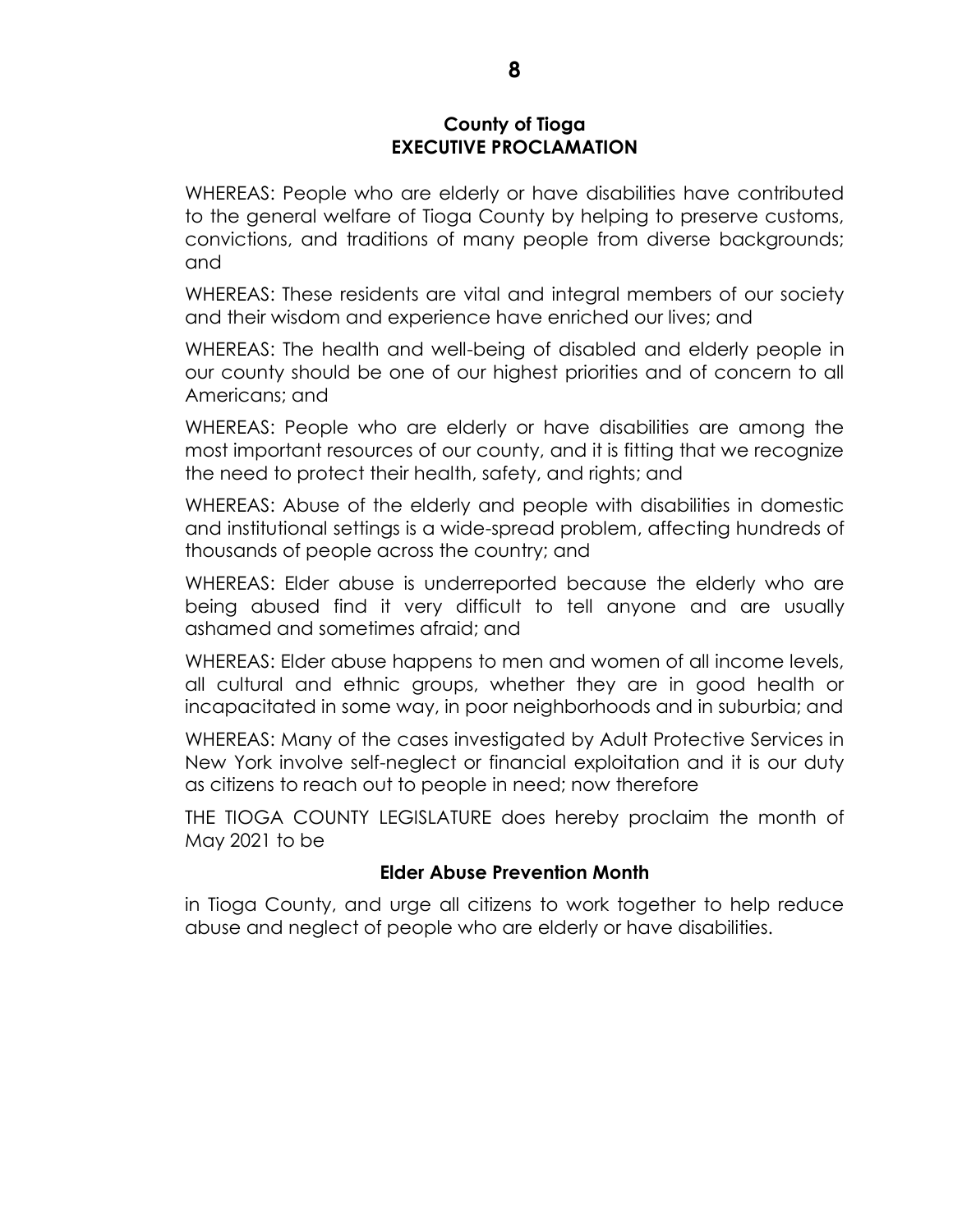RESOLUTION NO. - 21 APPOINT MEMBER TO THE TIOGA COUNTY LOCAL DEVELOPMENT CORPORATION

WHEREAS: Chris Curry resigned from the Local Development Corporation Board effective 10/18/2019; and

WHEREAS: Joan Case has expressed her desire to serve on the Local Development Corporation Board to fill Chris Curry's term that expired 3/31/20; and

WHEREAS: The Tioga County Local Development Corporation Board of Directors has found Joan Case willing and able to fill said vacancy; therefore be it

RESOLVED: That the Tioga County Legislature hereby appoint Joan Case to fill Chris Curry's expired term 5/12/21 – 3/31/23.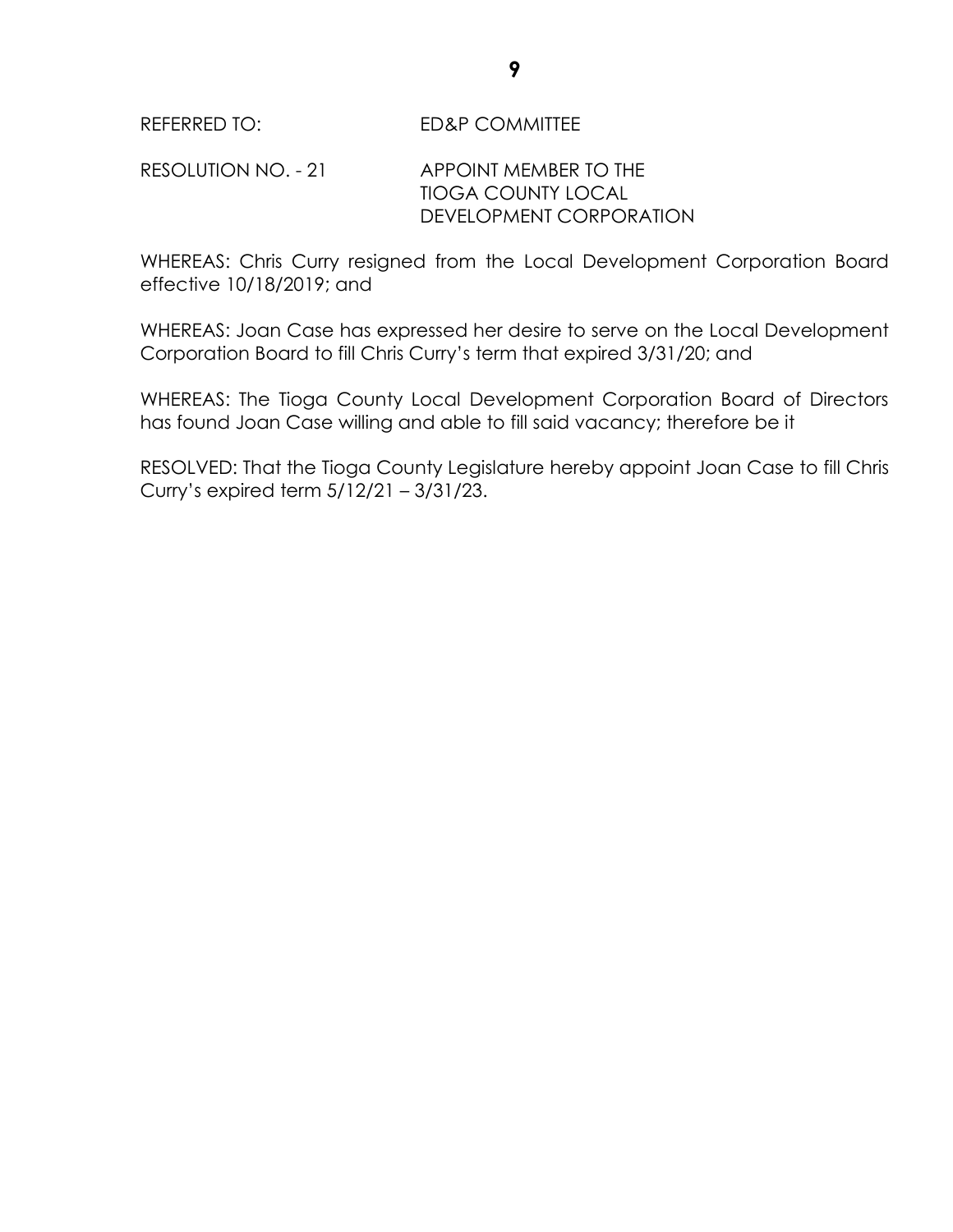#### REFERRED TO: ADMINISTRATIVE SERVICES COMMITTEE

RESOLUTION NO: -21 MORTGAGE TAX DISTRIBUTION

RESOLVED: That the mortgage tax report for the period October 1, 2020 to March 31, 2021 be and it hereby is accepted; and be it further

RESOLVED: That the County Treasurer be authorized and directed to pay to the Supervisors of the several Towns and the Treasurers of the several Villages the amounts apportioned to them as follows:

| Barton (Town)           | \$37,523.97  |
|-------------------------|--------------|
| Berkshire (Town)        | 9,293.99     |
| Candor (Town)           | 28,346.28    |
| Candor (Village)        | 3,802.91     |
| Newark Valley (Town)    | 12,017.77    |
| Newark Valley (Village) | 4,759.08     |
| Nichols (Town)          | 27,047.42    |
| Nichols (Village)       | 4,186.89     |
| Owego (Town)            | 179,828.47   |
| Owego (Village)         | 17,252.27    |
| Richford (Town)         | 5,828.44     |
| Spencer (Town)          | 17,718.81    |
| Spencer (Village)       | 3,199.65     |
| Tioga (Town)            | 28,249.51    |
| Waverly (Village)       | 18,052.64    |
|                         | \$397,108.10 |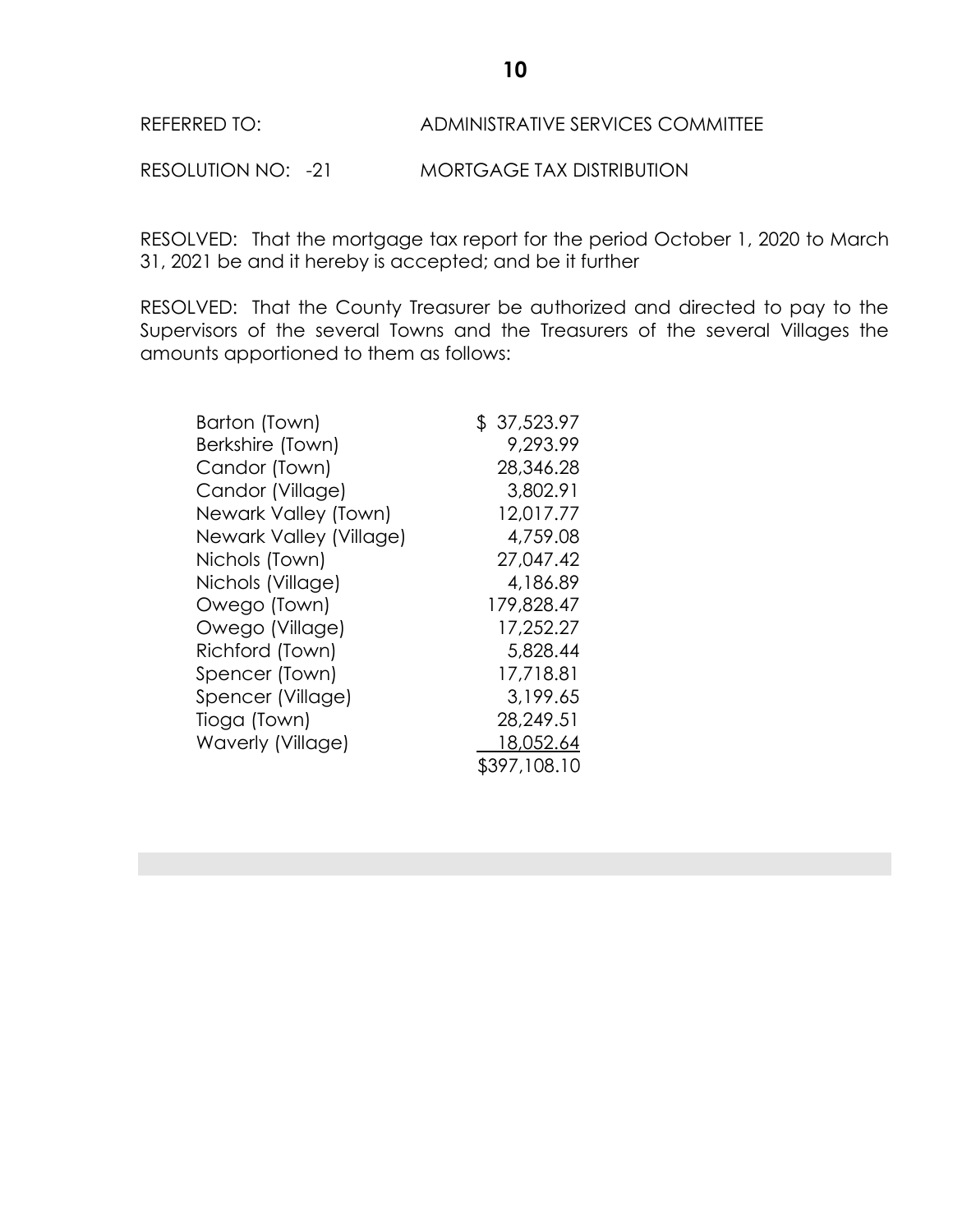| Local Law Filing | New York State Department of State |
|------------------|------------------------------------|
|                  | 41 State Street, Albany, NY 12231  |

County of Tioga

Local Law No. XX of the Year 2021.

A Local Law authorizing twelve (12) and thirteen (13) Year old licensed hunters to hunt deer with a firearm or crossbow during hunting season with the supervision of an adult licensed hunter.

Be It Enacted by the Legislature of the County of Tioga as follows:

# SECTION 1: LEGISLATIVE INTENT

The intent of this Local Law is to authorize Tioga County to permit twelve (12) and thirteen (13) year old individuals to participate in the new and safe hunting opportunities in accordance with Environment Conservation Law §11-0935. The enacted 2021-2022 New York State Budget includes a pilot program allowing the opportunity for young hunters, ages twelve (12) and thirteen (13), to hunt deer with firearms and crossbow through 2023 if a county authorizes such action within their municipality. Tioga County is passing this Local Law, as hunting is a valued tradition for many families and this new opportunity allows experienced, adult hunters to introduce the value of hunting to the next generation. Furthermore, teaching young people safe, responsible, and ethical hunting practices will ensure a rewarding experience for the youth, while providing quality food to families and contributing to important deer management population control practices.

#### SECTION 2: PILOT PROGRAM AUTHORIZATION

Pursuant to Environmental Conservation Law, ECL §11-0935, Tioga County elects to participate in the temporary program to allow for young hunters, ages twelve (12) and thirteen (13), to hunt deer with a firearm, to include rifles, shotguns, and muzzle loaded firearms or crossbow through 2023.

#### SECTION 3: STATE REQUIREMENTS TO ADHERE ONCE AUTHORIZED

Twelve (12) and thirteen (13) year old licensed hunters shall be allowed to hunt deer with the following requirements to be followed:

- A. Twelve (12) and thirteen (13) year old licensed hunters shall be under the supervision of a licensed adult hunter, age twenty-one (21) years or older, with a rifle, shotgun, or muzzle loading firearm in areas where and during the hunting season in which such firearms may be used; and
- B. Twelve (12) and thirteen (13) year old licensed hunters shall be allowed to hunt under the supervision of a licensed adult hunter, age twenty-one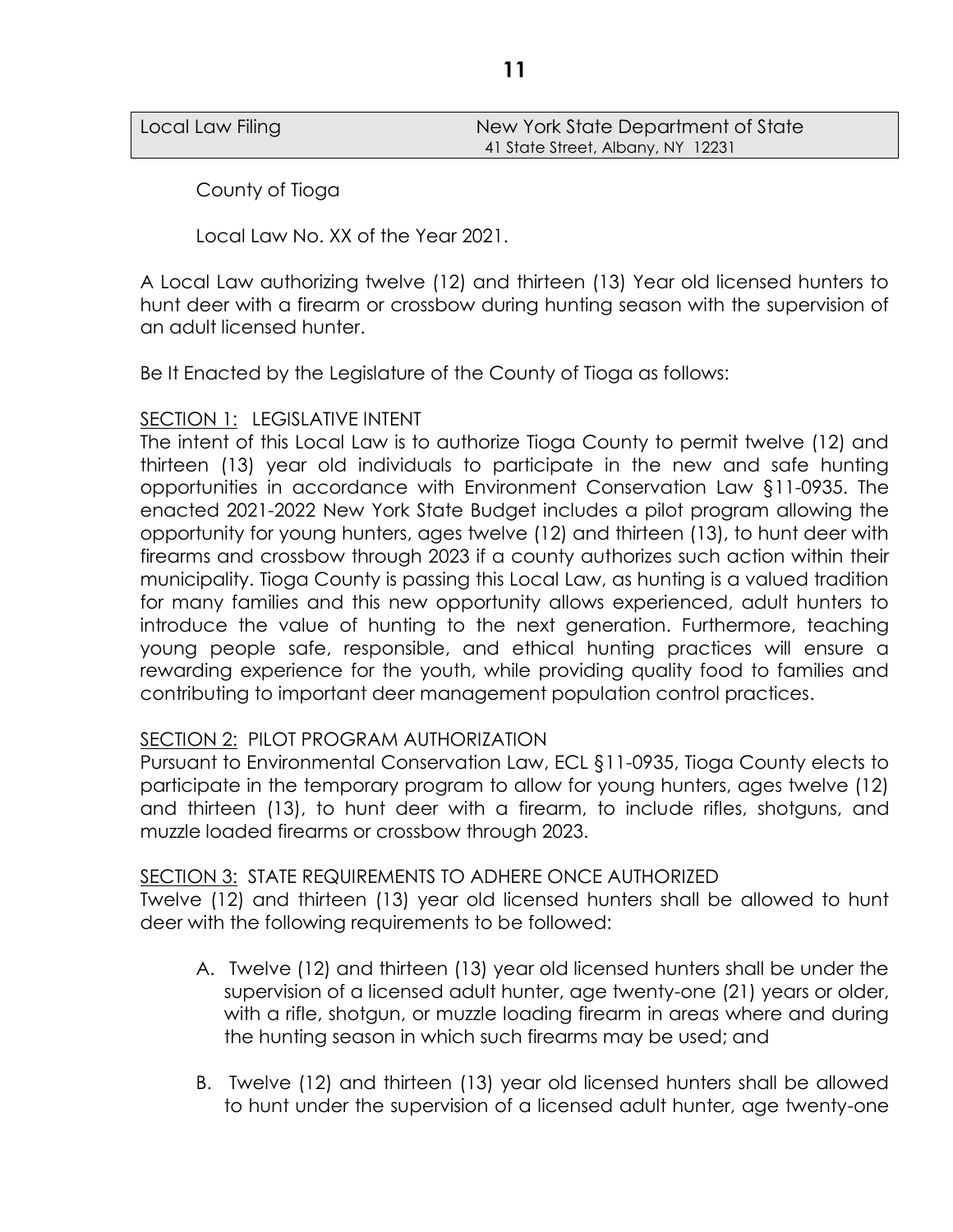(21) years or older, with a crossbow during the times when other hunters may use crossbows; and

- C. Supervision of a licensed adult hunter, age twenty-one (21) years or older, with at least three (3) years of experience who exercises dominion and control over the youth hunter at all times is required; and
- D. All licensed twelve (12) and thirteen (13) year old hunters, as well as their adult supervisors, shall be required to wear fluorescent orange or pink clothing while engaged in hunting to an extent and covering so designated pursuant to the law, rules, and regulations promulgated by the State of New York; and
- E. All licensed twelve (12) and thirteen (13) year old hunters shall remain at ground level while hunting deer with a crossbow, rifle, shotgun, or muzzleloader; and
- F. Notwithstanding any State or Federal Law to the contrary, this local law shall not authorize the hunting of bear by twelve (12) and thirteen (13) year olds with a firearm or crossbow.

# SECTION 4: LOCAL LAW FILING REQUIREMENTS

A copy of this Local Law shall be sent to the New York State Department of Conservation as well as the New York State Department of State.

#### SECTION 5: SEVERABILITY

If any clause, sentence, paragraph, subdivision, section or part of this law, or the application thereof to any person, individual, corporation, firm, partnership, entity or circumstance shall be adjudged by any court of competent jurisdiction to be invalid or unconstitutional, such order or judgement shall not affect, impair, effect, or invalidate the remainder thereof, but shall be confined in its operation to the clause, sentence, paragraph, subdivision, section or part of this law or in its application to the person, individual, corporation, firm, partnership, entity or circumstance directly involved in the controversy in which such order or judgment shall be rendered.

#### SECTION 6: EFFECTIVE DATE

This Local Law shall take effect immediately upon filing and publication in accordance with Section 27 of the Municipal Home Rule.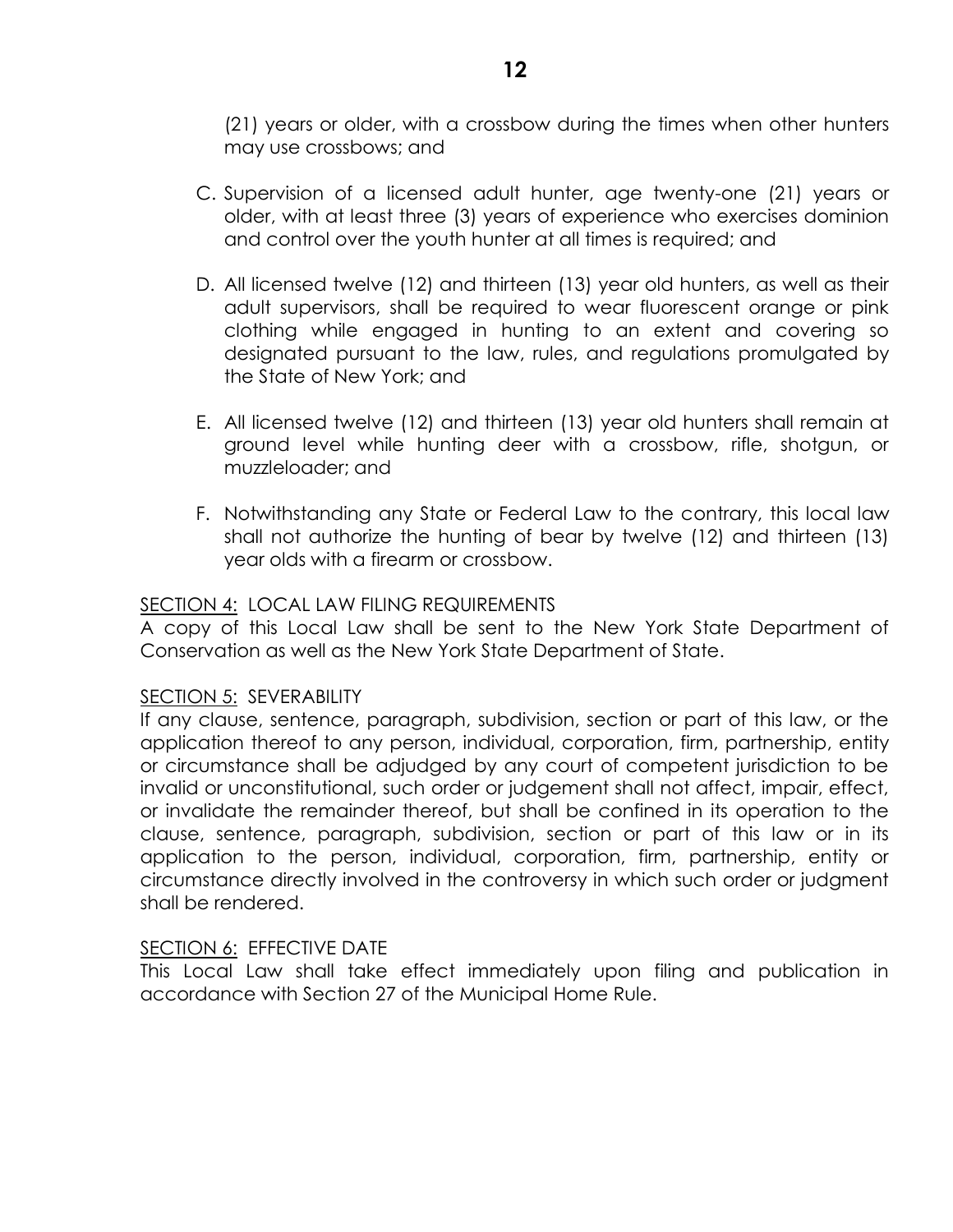#### REFERRED TO: LEGISLATIVE WORKSESSION

RESOLUTION NO. -21 SCHEDULE PUBLIC HEARING LOCAL LAW INTRODUCTORY NO. C OF 2021

RESOLVED: That a public hearing shall be held on Thursday, May 20, 2021 at 10:00 A.M. in the Edward D. Hubbard Auditorium of the Ronald E. Dougherty County Office Building, 56 Main Street, Owego, New York 13827 on Local Law Introductory No. C of 2021 A Local Law authorizing twelve (12) and thirteen (13) year-old licensed hunters to hunt deer with a firearm or crossbow during hunting season with the supervision of an adult licensed hunter. All persons desiring to present written or oral comment may do so at said time.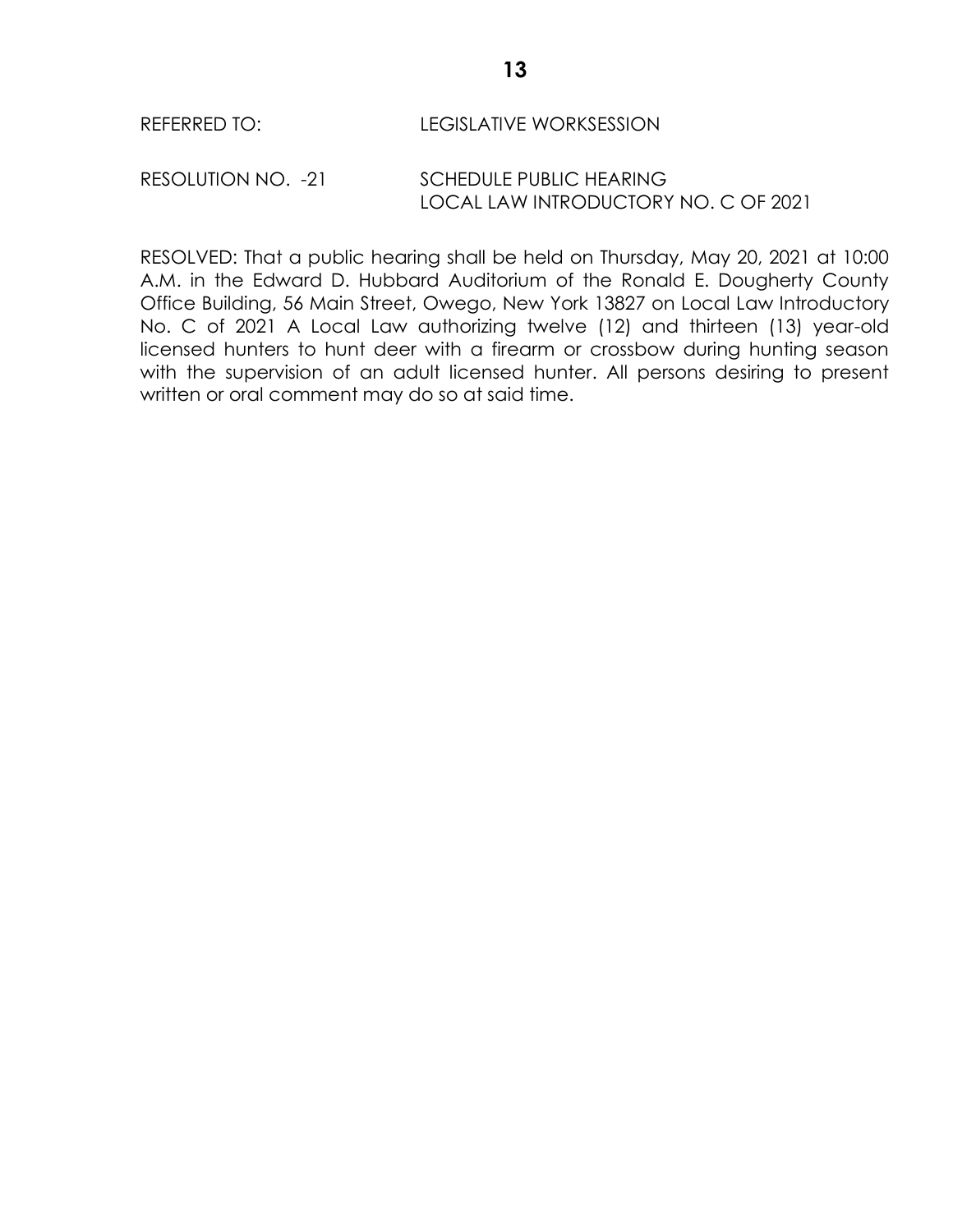#### REFERRED TO: PERSONNEL COMMITTEE

#### RESOLUTION NO. -21 MEDICARE ADVANTAGE REQUEST FOR PROPOSAL THROUGH BROOME COUNTY PURCHASING **ALLIANCE**

WHEREAS: Broome County will be issuing a Request for Proposals seeking a contract for Medicare Advantage and Prescription Drug Benefit Services for its retirees; and

WHEREAS: Broome County has proposed issuing a joint Request for Proposal with other interested municipalities pursuant to General Municipal Law § 119-o; and

WHEREAS: Upon selection of the vendor each participating municipality will enter into its own contract with the vendor; and

WHEREAS: Tioga County wishes to participate in this joint request for proposals; therefore be it

RESOLVED: That Tioga County agrees to participate with Broome County and other participating municipalities in a joint request for proposal for Medicare Advantage and Prescription Drug Benefit Services for its eligible retirees; and be it further

RESOLVED: That Tioga County understands that upon selection of a vendor the county may enter into its own contract with the vendor; and be it further

RESOLVED: That participation in this joint request for proposal does not obligate Tioga County to enter into a contract with the selected vendor; and be it further

RESOLVED: That Tioga County agrees to provide Broome County with any information required to develop the Request for Proposal including, but not limited to, census information of Medicare primary retirees (including date of birth, gender and zip code) and a copy of current Summary Plan Description and Benefit Summary along with this resolution; and be it further

RESOLVED: That once the RFP process is complete, Tioga County agrees to provide post RFP resolution and elect to opt in or out of participation in the selected vendors' MA or MAPD program; and be it further

RESOLVED: That Tioga County is authorized to execute any agreements, documents or papers as may be necessary to implement the intent of this resolution.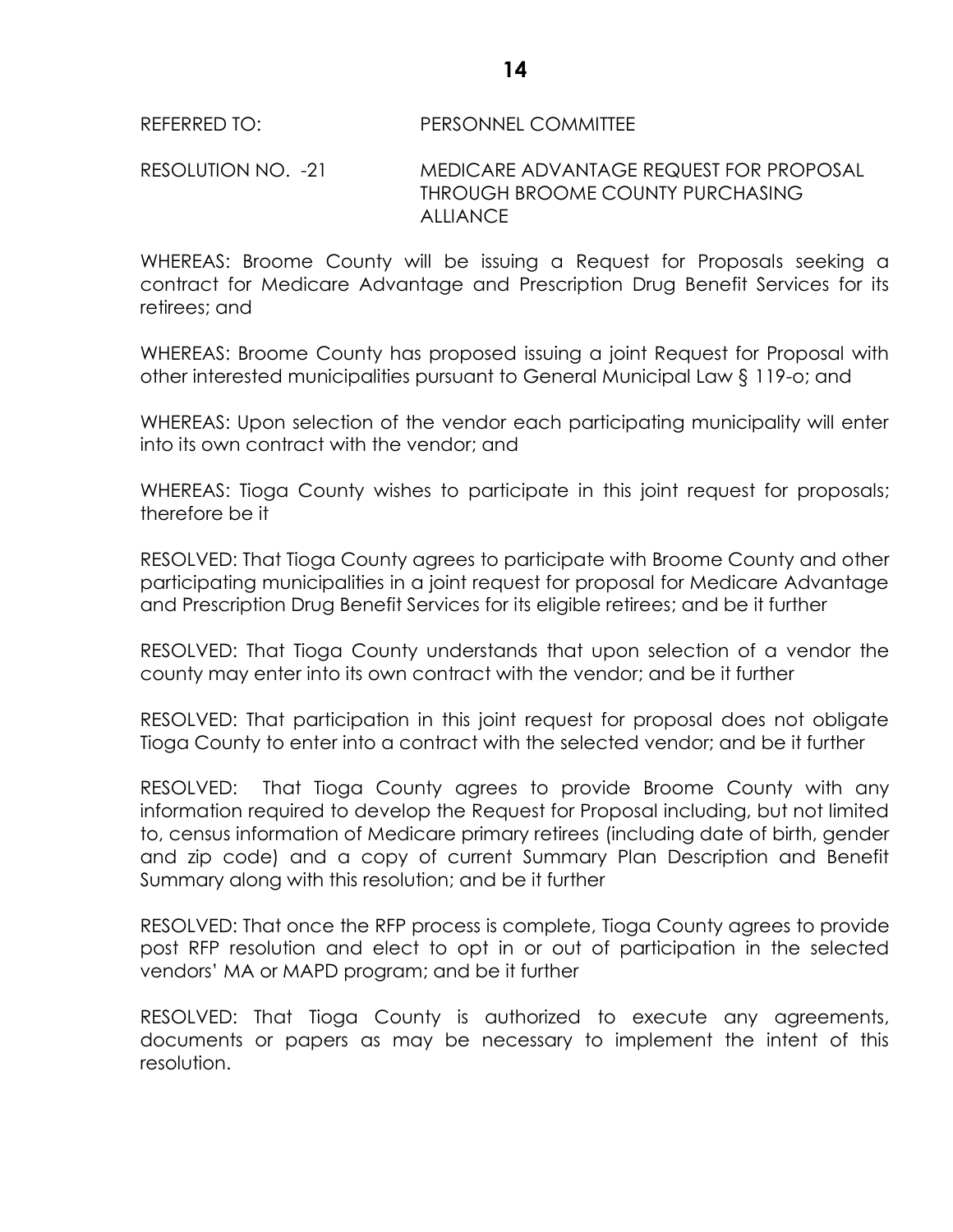REFERRED TO: ED&P COMMITTEE

RESOLUTION NO. -21 RESOLUTION AUTHORIZING AND APPROVING THE ACCEPTANCE OF ADDITIONAL ADMINISTRATIVE SERVICE FUNDS AND MODIFY THE ADMINISTRATIVE SERVICES AGREEMENT BETWEEN TIOGA COUNTY ECONOMIC DEVELOPMENT AND PLANNING AND THE TIOGA COUNTY PROPERTY DEVELOPMENT CORPORATION FOR THE PERIOD JULY 1, 2021 THROUGH DECEMBER 31, 2021

WHEREAS: Tioga County Economic Development and Planning (TCEDP) was approved by Resolution #273-18 to accept a Land Bank Community Revitalization Initiative (CRI) Program Grant in the amount of \$500,000.00 and to enter into an Administrative Services Agreement for the period January 1, 2019 through December 31, 2020; and

WHEREAS: TCEDP was approved by Resolution #140-20 to accept additional CRI Program Grant funds in the amount of \$560,000.00 granted through the CRI 4.2 Modified Program Grant for the period of January 1, 2021 through June 30, 2021; and

WHEREAS: Said program grants provide funding toward the cost of administration, office space and equipment for use by TCEDP staff to perform duties on behalf of the Land Bank Director of the Tioga County Property Development Corporation (TCPDC); and

WHEREAS: By way of resolution #273-18 the Tioga County Legislature authorized and approved acceptance of \$65,065.00 covering the period of January 1, 2019 through December 31, 2020 and by way of resolution #140-20 additionally authorized and approved acceptance of \$16,266.24 covering the period of January 1, 2021 through June 30, 2021 for said purposes; and

WHEREAS: Due to delays and COVID 19, the CRI Program Grant contract was extended from July 1, 2021 to December 31, 2021; and

WHEREAS: Due to the grant extension from July 2021 through December 2021 additional costs associated with administration, office space and equipment use will be incurred; therefore be it

RESOLVED: That the Tioga County Legislature hereby authorizes and approves the acceptance of \$16,266.24 from the TCPDC, 56 Main Street, Owego, New York 13827 and modifying the Administrative Agreement to provide funding towards the cost of administration, office space and equipment for use by Tioga County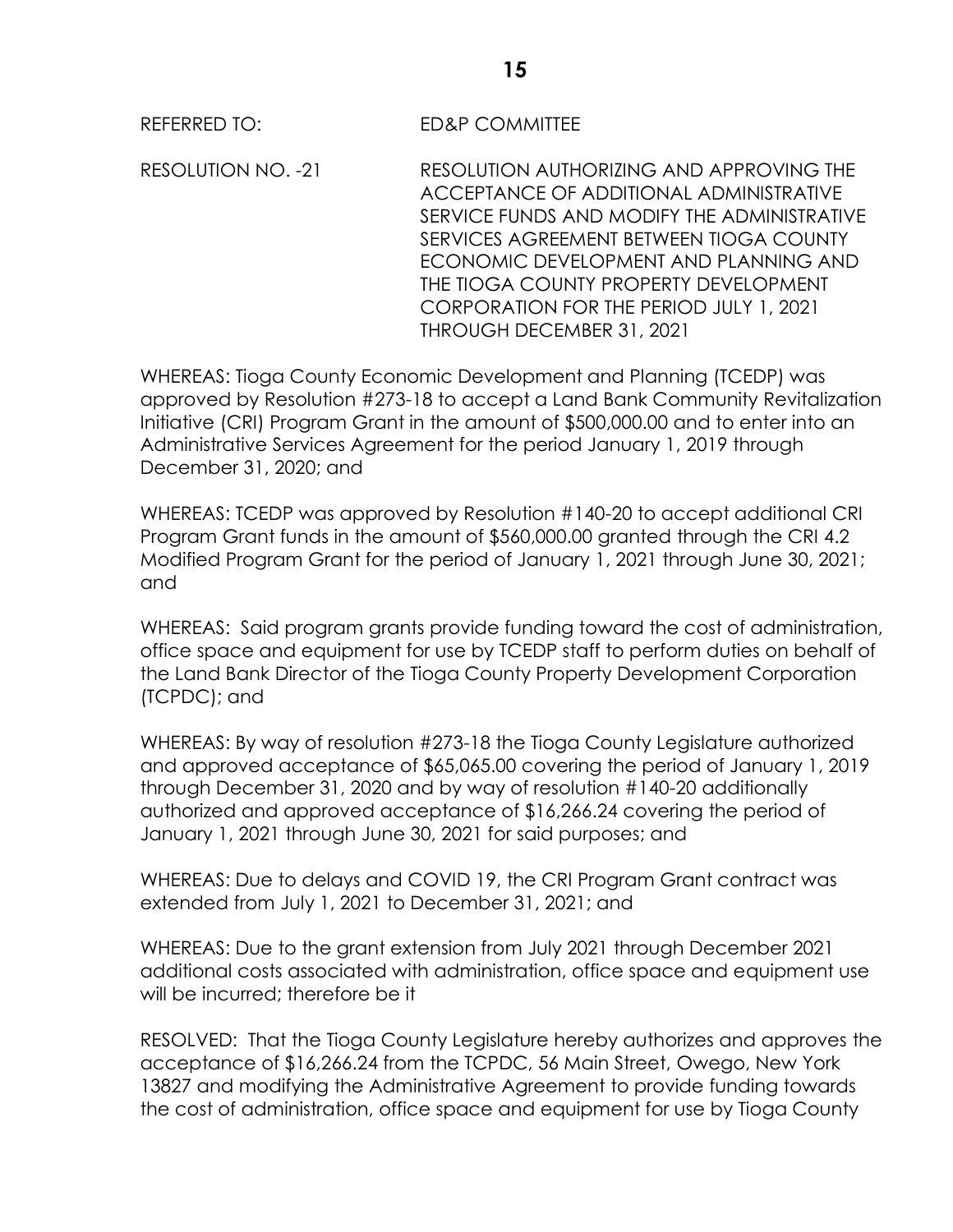Economic Development and Planning to perform duties on behalf of the Land Bank Director of the TCPDC for the additional period of July 1, 2021 through December 31, 2021; and be it further

RESOLVED: That the Chair of the Legislature or her duly authorized representative (including County Treasurer and/or Budget Director), is hereby authorized to make any transfers of funds required within this grant budget.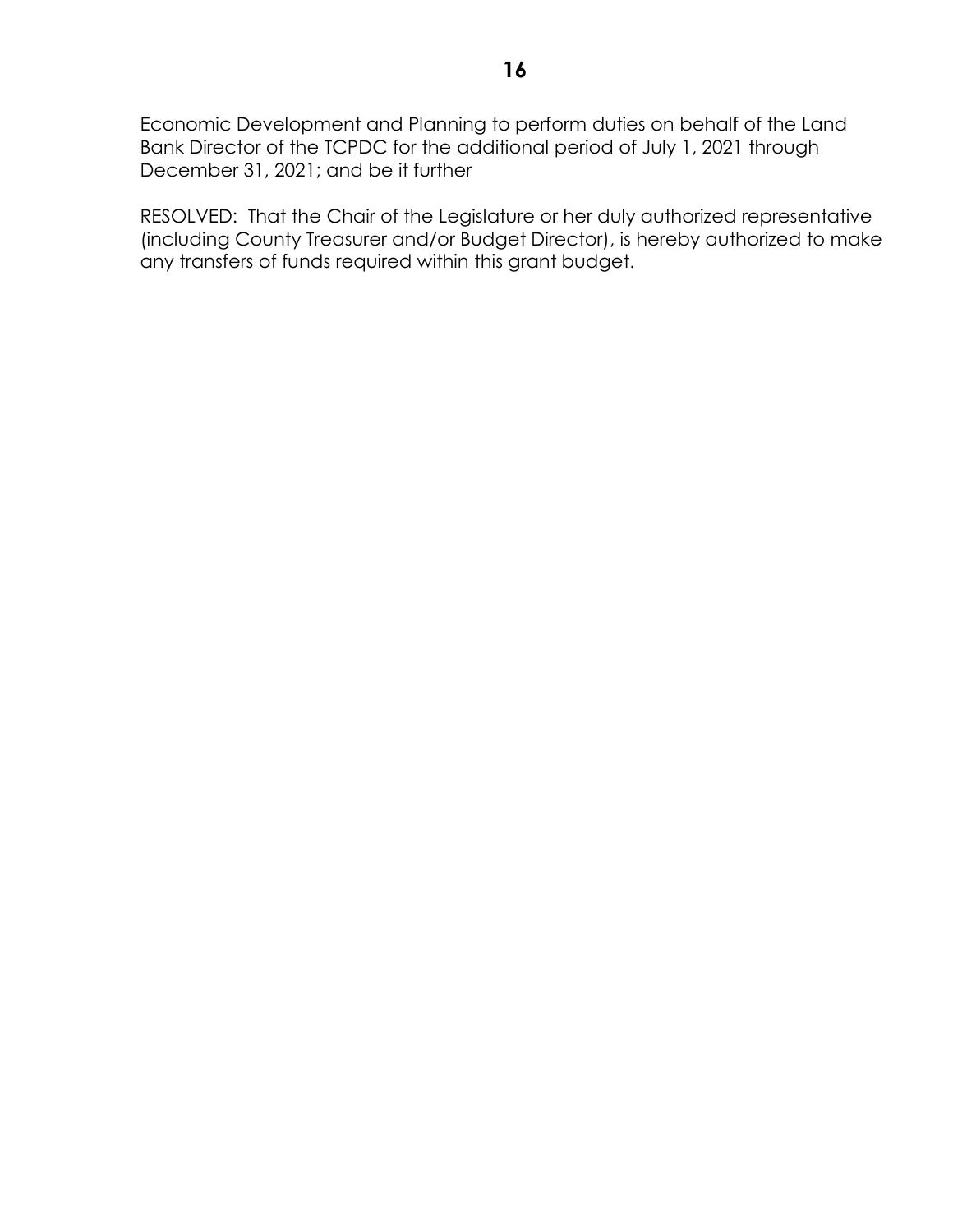RESOLUTION NO. -21 AUTHORIZATION TO CONTRACT WITH NYSTEC - RADIO CONSULTING STATE INTEROPERABLE 18 GRANT

WHEREAS: The Tioga County Office of Emergency Services has a need to upgrade and replace its current radio communications system due to poor performance issues; and

WHEREAS: The Director of Emergency Services would like to contract with NYSTEC at a cost of \$117,855.28 for the period June 1, 2021 through October 31, 2021; and

WHEREAS: NYSTEC is listed on the Office of General Services Administration contract; and

WHEREAS: There are sufficient funds in account A3415.540140 IO18F (contracted services) State Interoperable Grant18 Radio & Equipment; therefore be it

RESOLVED: That the Chair of the County Legislature is authorized to execute a contract between Tioga County and NYSTEC upon review by the County Attorney.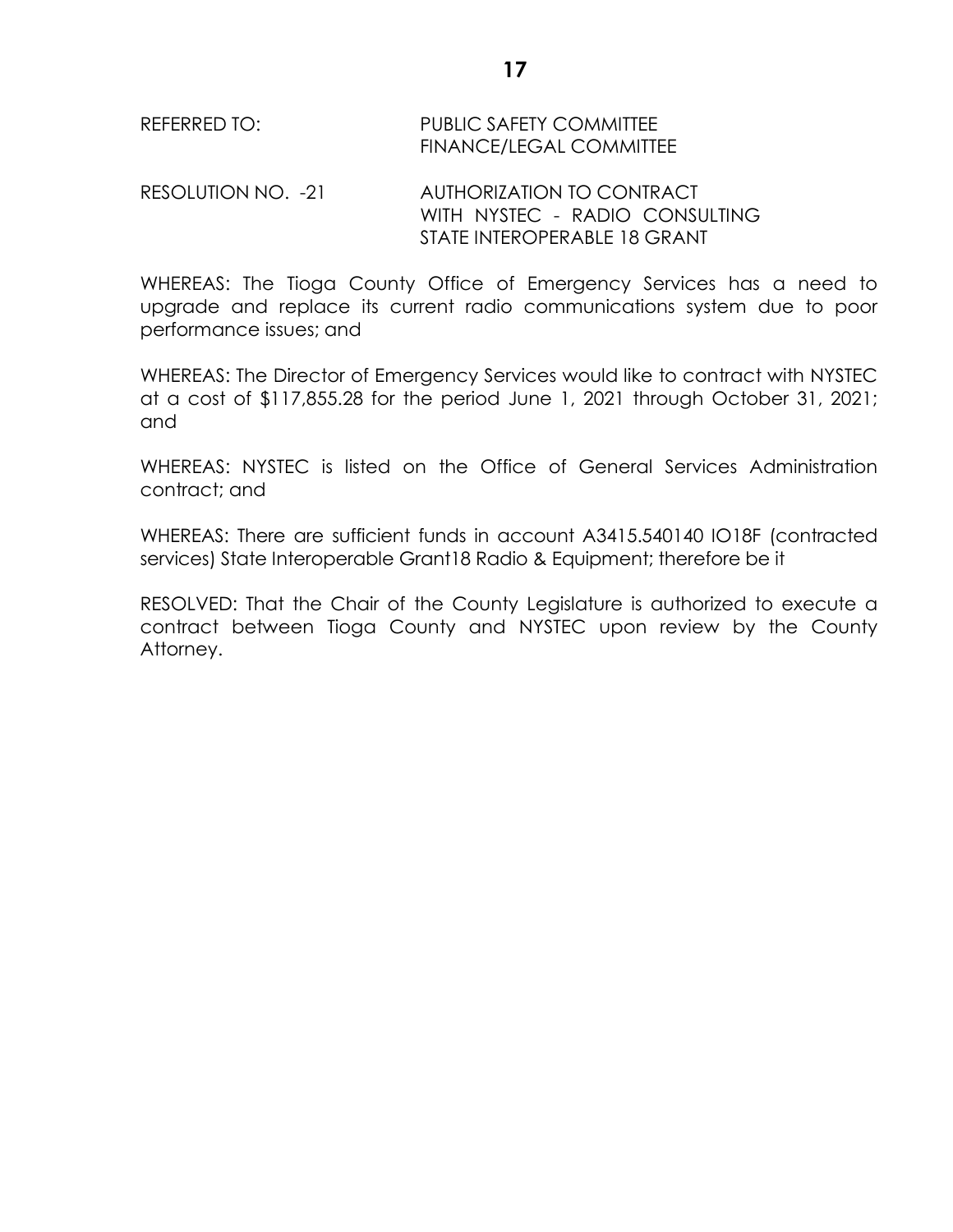#### REFERRED TO: PERSONNEL COMMITTEE FINANCE COMMITTEE

RESOLUTION NO. -21 TRANSFER FUNDS/ FUND SELF-INSURANCE PLAN RESERVE

WHEREAS: Tioga County Local Law No. 2 of 2015 established a Contributed Reserve cap of \$6,000,000 for the Tioga County Self Insurance Plan; and

WHEREAS: Tioga County Local Law No. 2 of 2015 allows for the transfer of surplus funds from the fund balance to the reserve; and

WHEREAS: The 2020 Tioga County Self Insurance operating budget had surplus funds of \$458,272.59 in the fund balance; and

WHEREAS: The December 31, 2020 Tioga County Self Insurance Plan Fund Balance is \$1,484,690.20; and

WHEREAS: The December 31, 2020 Tioga County Self Insurance Contributed Reserve Fund is \$3,758,105.67; therefore be it

RESOLVED: That the Tioga County Treasurer is authorized to transfer funds as follows:

|     | From: Self-Insurance Fund Balance S 390900       | \$458,272.59 |
|-----|--------------------------------------------------|--------------|
| To: | Self-Insurance Contributed Reserve Fund \$375300 | \$458,272.59 |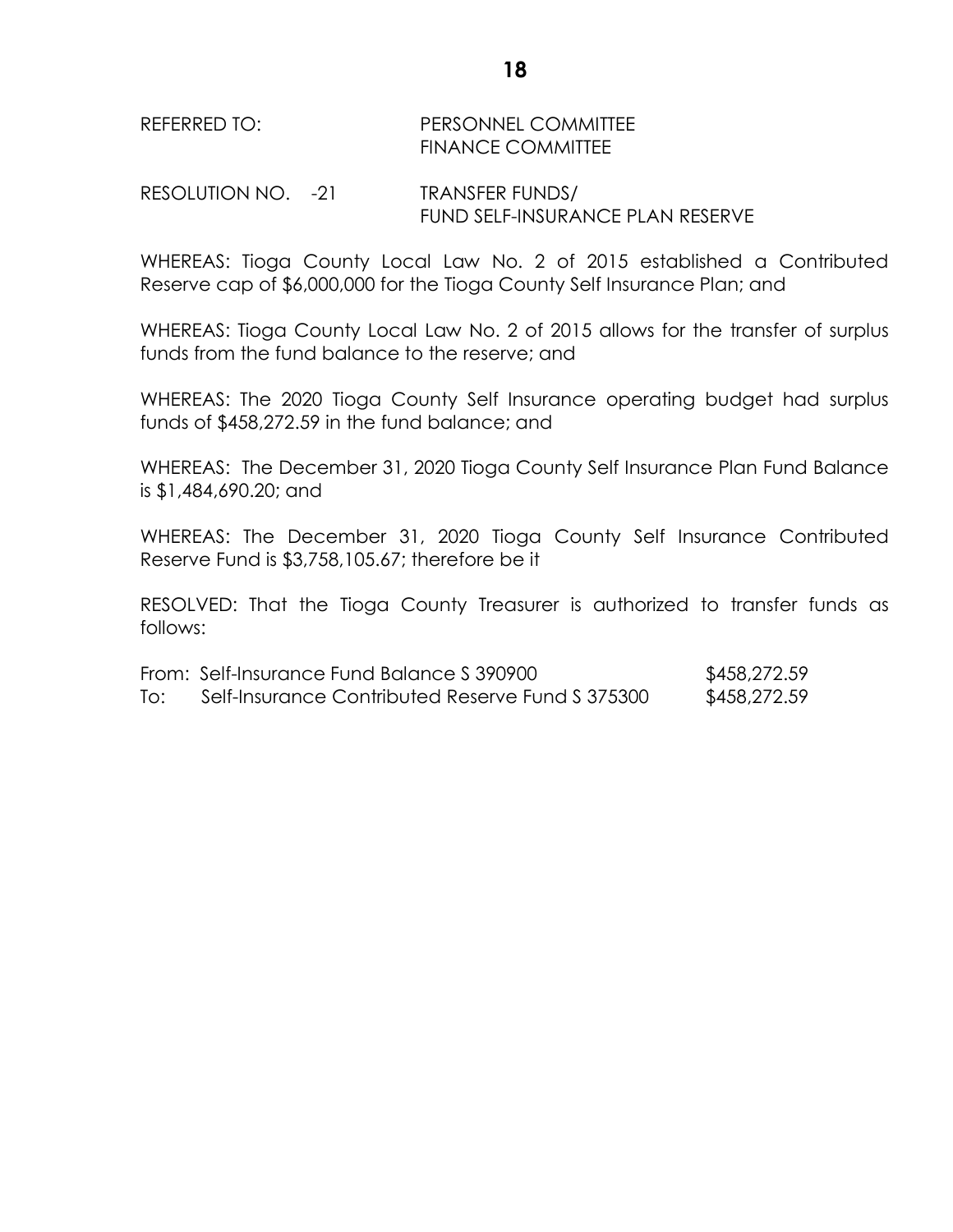# REFERRED TO: PUBLIC WORKS COMMITTEE FINANCE COMMITTEE

RESOLUTION NO. -21 AMEND CAPITAL BUDGET AND TRANSFER FUNDS AND AWARD COOLER/FREEZER REPLACEMENT - PUBLIC WORKS

WHEREAS: The Tioga County Sheriff and the Commissioner of Public Works have budgeted for the replacement of the Cooler/Freezer at the Public Safety Building; and

WHEREAS: The Commissioner of Public Works received a sealed bid for this project from Tri County Refrigeration, Inc., Owego, NY; and

WHEREAS: The proposal for this project came in higher than anticipated at \$67,232.00; and

WHEREAS: Legislative approval is needed to amend 2021 Capital Budget and transfer funds; therefore be it

RESOLVED: That the Tioga County Legislature authorize the following transfer of funds and amend the Capital Budget:

|     | From: H1620.520911 | Renovations 56 Main Street | \$20,000.00 |
|-----|--------------------|----------------------------|-------------|
| To: | H1620.520130       | Equipment (Not Car)        | \$20,000.00 |

And be it further

RESOLVED: That the Tioga County Legislature authorize awarding the contract to Tri County Refrigeration, Inc., Owego, NY not to exceed \$67,232.00 to be paid out of the following accounts:

H3150.520130 H1620.520130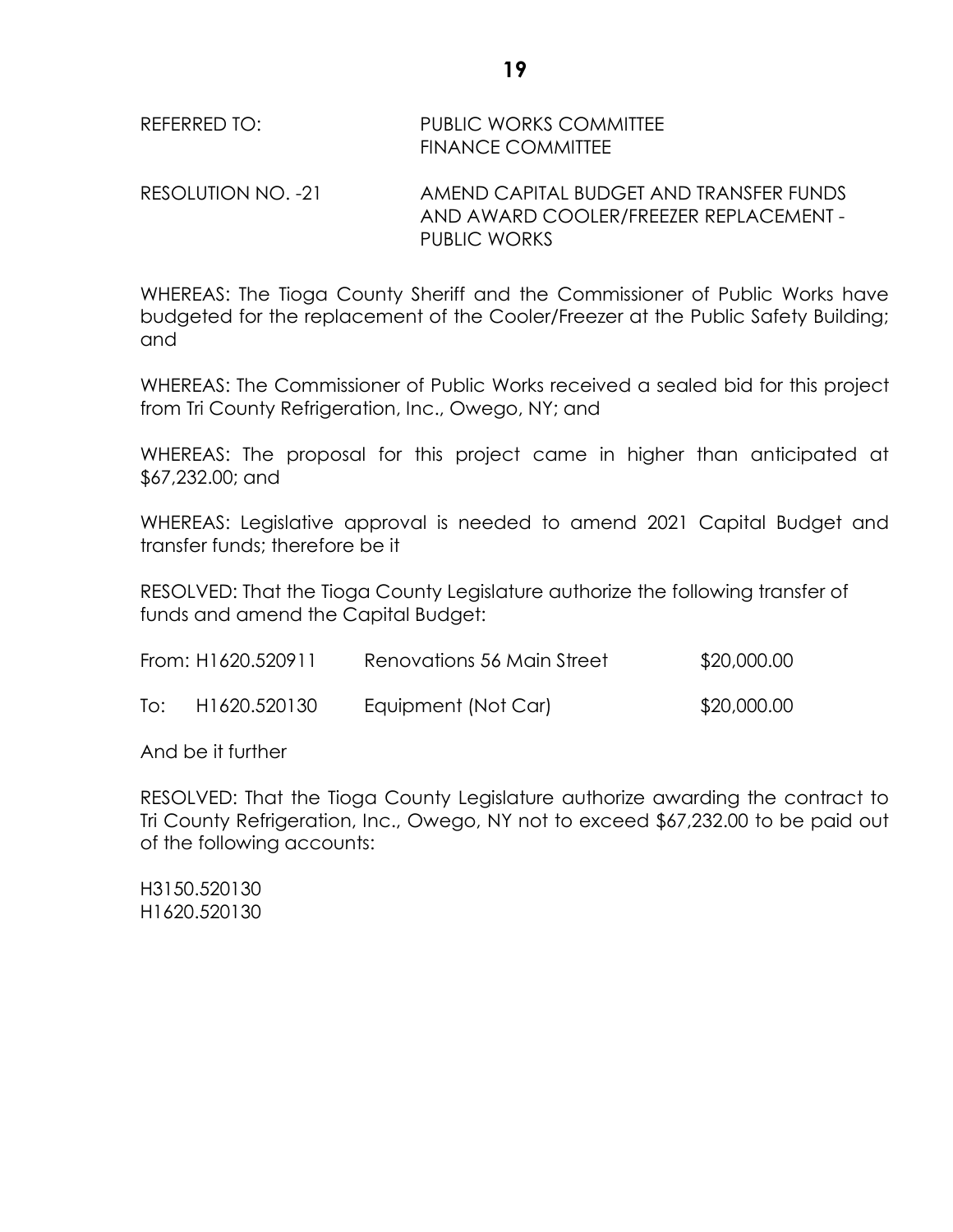# REFERRED TO: HEALTH & HUMAN SERVICES COMMITTEE FINANCE COMMITTEE

RESOLUTION NO. - 21 TRANSFER OF FUNDS SOCIAL SERVICES

WHEREAS: Resolution 31-21 re-established prior year Emergency Services Grant (ESG) funds revenue in the amount of \$205,213 to account A6010.436100 State Aid-Social Services Admin; and

WHEREAS: Recent guidance from the Office of Temporary and Disability Assistance (OTDA) Fiscal Unit has recommended utilizing account A6010.446890 Federal Aid-Other Social Services for this revenue; and

WHEREAS: Transfer of funds and budget modifications requires Legislative approval; therefore be it

RESOLVED: That funding be transferred as follows:

| From: A6010.436100 State Aid Social Services Admin | \$205,213 |
|----------------------------------------------------|-----------|
|----------------------------------------------------|-----------|

To: A6010.446890 Federal Aid-Other Social Services \$ 205,213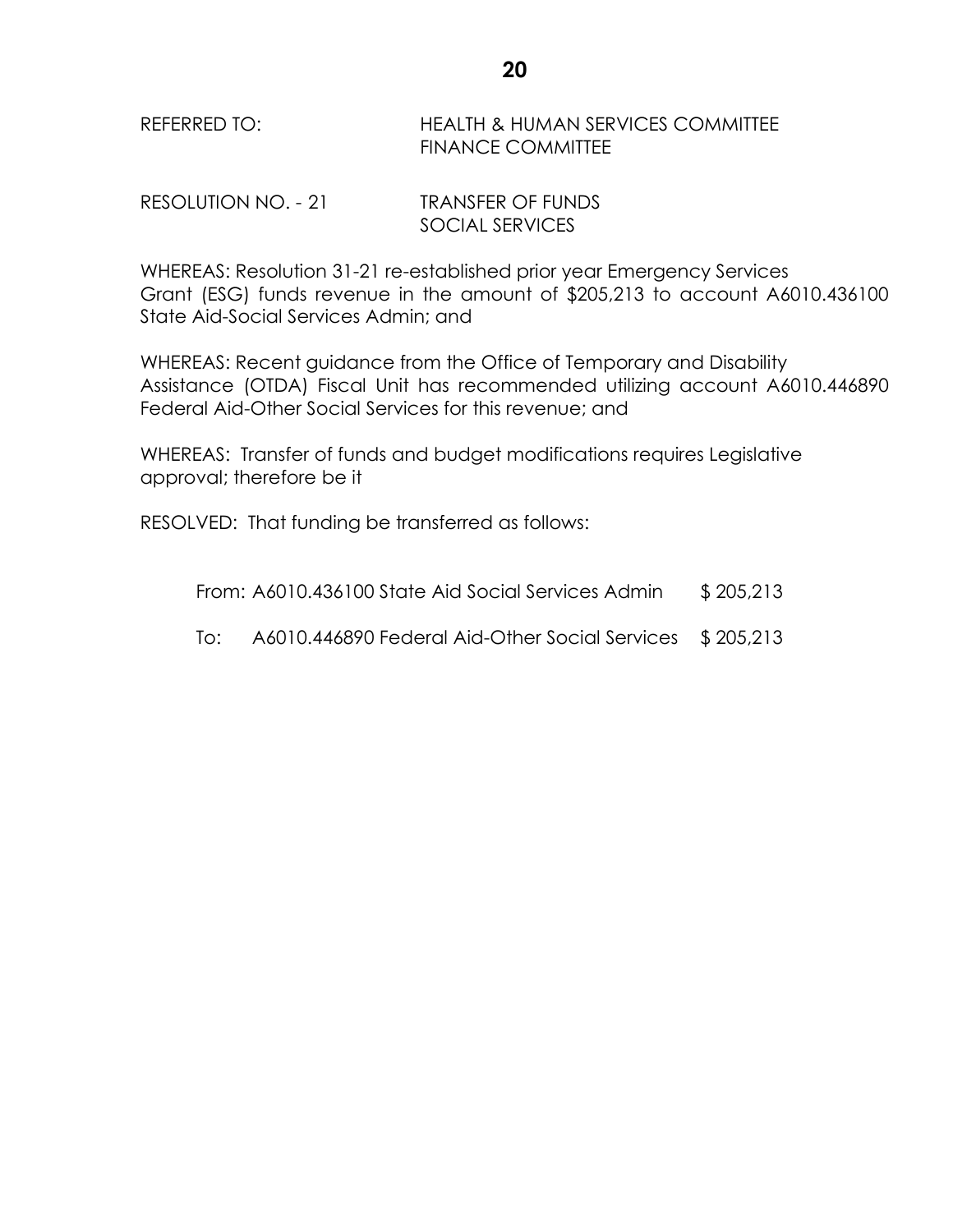# REFERRED TO: HEALTH & HUMAN SERVICES COMMITTEE FINANCE COMMITTEE

RESOLUTION NO. -21 AMEND BUDGET & APPROPRIATE FUNDS SOCIAL SERVICES

WHEREAS: Funding for the Emergency Rental Assistance Program (ERAP) through the U.S. Treasury is being allocated to Tioga County Department of Social Services in the sum of \$120,000 to provide outreach to eligible households and assist them in applying for rental arrears; and

WHEREAS: This allocation will be provided through an amendment to the Emergency Services Grant (ESG CV) contract in place in the County; and

WHEREAS: Appropriation of Funds requires Legislative approval; therefore be it

RESOLVED: That funding be appropriated as follows:

|     | From: A6010.446890 Federal Aid: Other Social Services | \$120,000 |
|-----|-------------------------------------------------------|-----------|
| To: | A6010.540487 Program Expense                          | \$120,000 |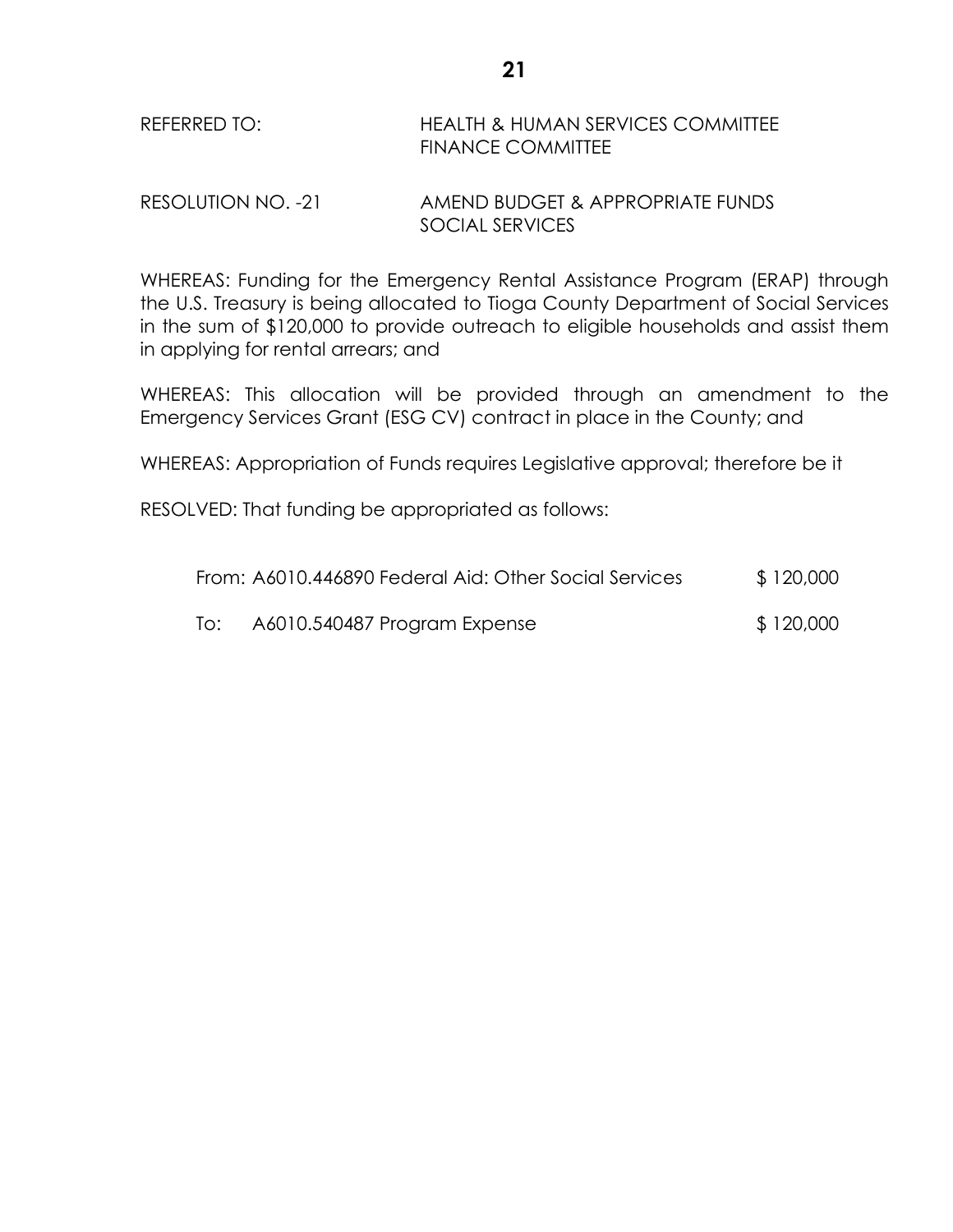# REFERRED TO: HEALTH & HUMAN SERVICES COMMITTEE FINANCE COMMITTEE

# RESOLUTION NO. -21 AMEND BUDGET & APPROPRIATE FUNDS SOCIAL SERVICES

WHEREAS: An additional Emergency Services Grant (ESG-CV2) has been awarded to Tioga County Department of Social Services from the Office of Temporary and Disability Assistance specifically targeted to address the needs of individuals and families experiencing and/or at risk of homelessness as a result of COVID -19; and

WHEREAS: The plan submitted for expenditure of these funds has been approved; and

WHEREAS: Appropriation of Funds requires Legislative approval; therefore be it

RESOLVED: That funding be appropriated as follows:

|     | From: A6010.446890 Federal Aid: Other Social Services | \$206,200 |
|-----|-------------------------------------------------------|-----------|
| lo: | A6010.540487 Program Expense                          | \$206,200 |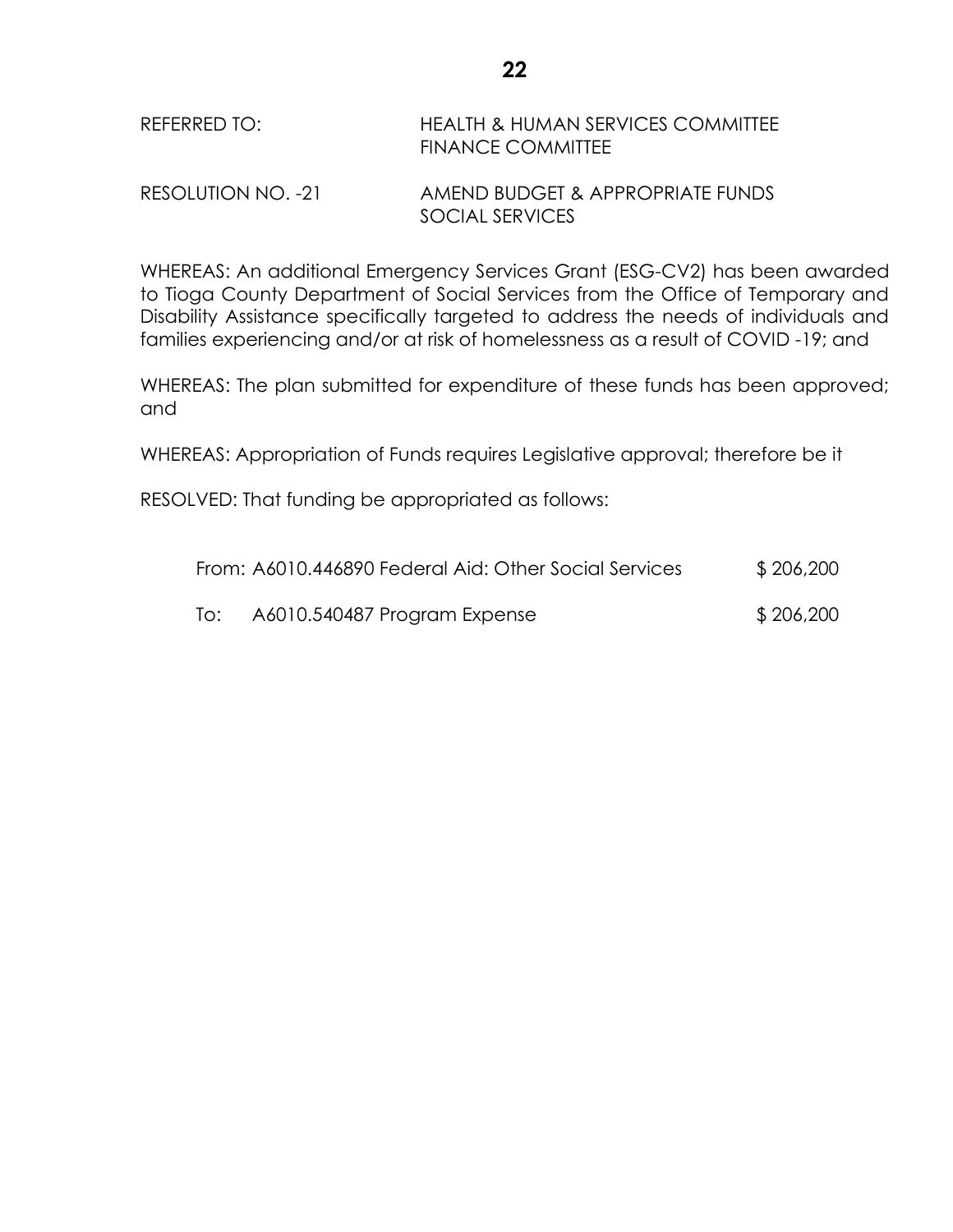#### REFERRED TO: FINANCE/LEGAL COMMITTEE

#### RESOLUTION NO. -21 RESOLUTION APPORTIONING FORFEITURE OF CRIME PROCEEDS FOR DRUG ENFORCEMENT ACTIVITIES

WHEREAS: Tioga County has received \$2,498.00 from the Bridget Pinney drug forfeiture case; and

WHEREAS: It is agreed the funds shall be divided between the agencies involved in the investigation in accordance with Section 1349 of the Civil Practice Laws and Rules; and

WHEREAS: Distribution details are as follows:

| Tioga County District Attorney's Office (15%)<br>Owego Police Department (5%)  | \$374.70<br>\$124.90               |
|--------------------------------------------------------------------------------|------------------------------------|
| NYS Office of Alcoholism and Substance Abuse Services (OASAS)                  | \$799.36                           |
| Owego Police Department (75%)<br>Tioga County District Attorney's Office (25%) | \$899.28<br>\$299.76<br>\$2,498.00 |

And;

WHEREAS: Appropriation of funds and budget modifications requires Legislative approval; therefore be it

RESOLVED: That funding be appropriated as follows:

|     | FROM: A1165-426250 Forfeiture of Crime Proceeds<br>A1165-426260 Forfeiture of Crime Proceeds Restricted \$2,123.30 | \$ 374.70              |
|-----|--------------------------------------------------------------------------------------------------------------------|------------------------|
| TO: | A1165-540335 Asset Forfeiture Expense<br>A1165-540336 Asset Forfeiture Expense-Restricted                          | \$374.70<br>\$2,123.30 |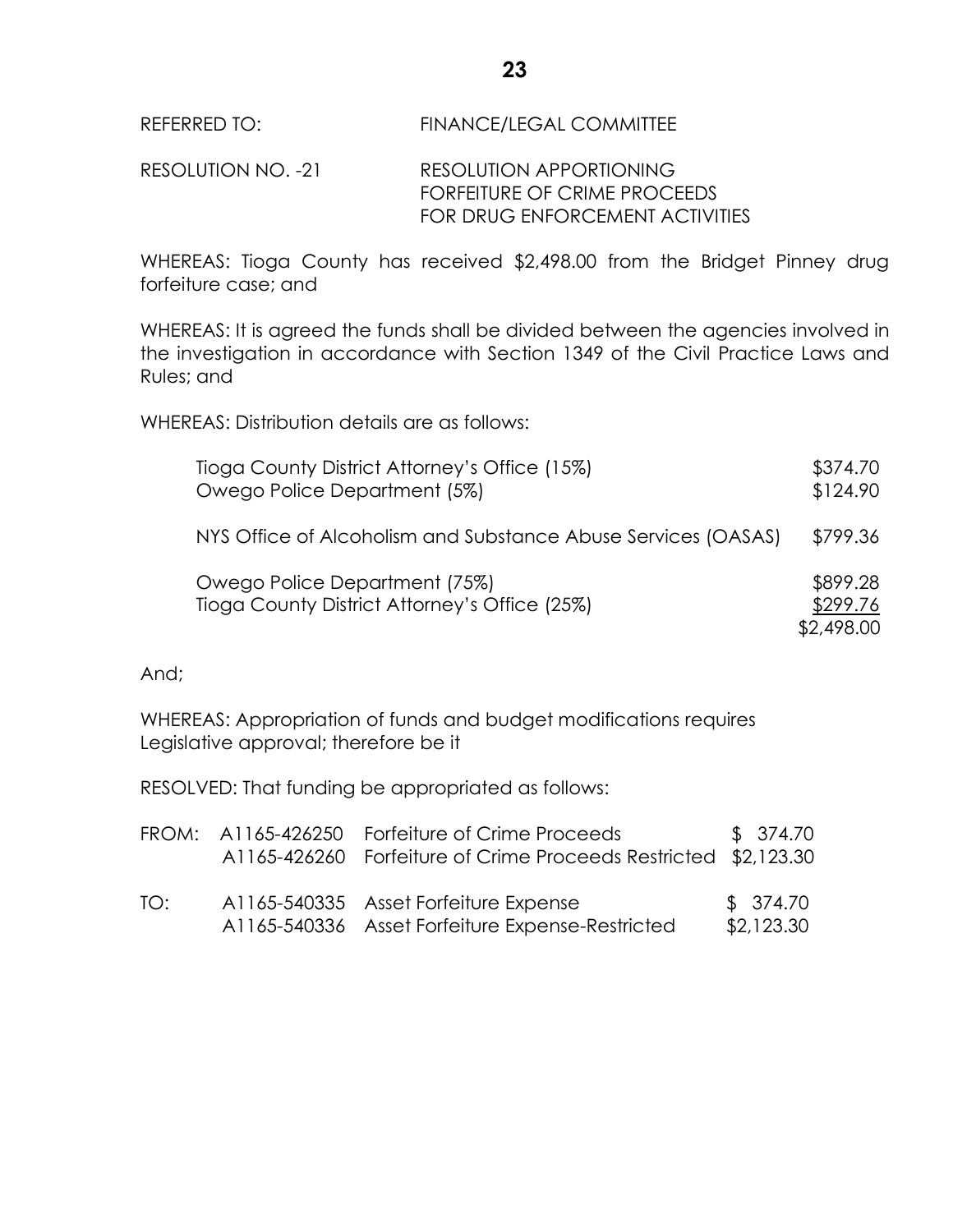| REFERRED TO: | LEGISLATIVE WORKSESSION |
|--------------|-------------------------|
|              | PERSONNEL COMMITTEE     |

RESOLUTION NO. -21 AMEND EMPLOYEE HANDBOOK: AMEND DRUG-FREE AND ALCOHOL-FREE WORKPLACE POLICY (SECTION IV. PERSONNEL RULES; SUBSECTION Q) AND SMOKING POLICY (SECTION IX. SAFETY RULES; SUBSECTION B)

WHEREAS: Governor Cuomo signed legislation (S.854-A/A1248-A) on March 31, 2021 legalizing adult-use Cannabis as of April 1, 2021; and

WHEREAS: The Tioga County Employee Handbook established policies; Drug-Free and Alcohol-Free Workplace Policy and Smoking Policy need to be amended prohibiting the use or consumption of Cannabis products on County worksites and while on duty; and

WHEREAS: The Legislature is desirous of amending the Employee Handbook; therefore be it

RESOLVED: That the Employee Handbook shall be amended as follows:

# **Section IV – Personnel Rules – Subsection q. – Drug-Free and Alcohol-Free Workplace:**

I. POLICY – The following statement should be ADDED after the first sentence:

This shall also include the use or consumption of any Cannabis product.

# **Section IX – Safety Rules – Subsection b. – Smoking:**

- I. SMOKING PROHIBITED The following statement should be ADDED:
	- B. No smokable Cannabis products are allowed in any area.

And be it further

RESOLVED: That the remainder of the Employee Handbook is in full force and effect.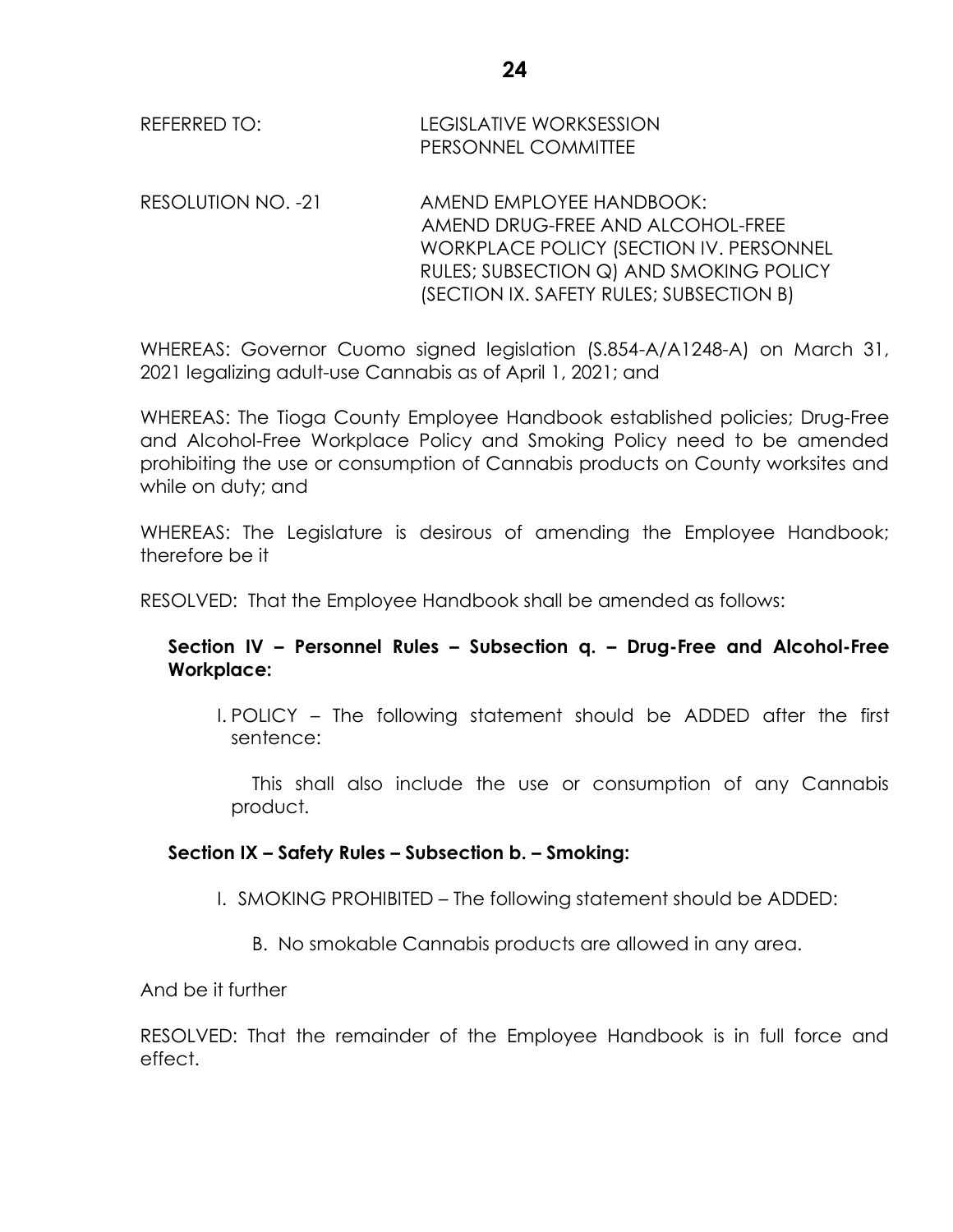| REFERRED TO:       | <b>FINANCE COMMITTEE</b><br>PERSONNEL COMMITTEE                   |
|--------------------|-------------------------------------------------------------------|
| RESOLUTION NO. -21 | CREATE AND FILL TEMPORARY, FULL-TIME<br>CLERK (SEASONAL) POSITION |
|                    | <b>TREASURER'S OFFICE</b>                                         |

WHEREAS: Legislative approval is required for the creation of any new positions within Tioga County; and

WHEREAS: The Treasurer's Office has a need to hire a temporary, full-time Clerk to work during the summer season to provide clerical support within the office; and

WHEREAS: The Treasurer appropriately budgeted for said position in the approved 2021 budget; therefore be it

RESOLVED: That one (1) temporary, full-time Clerk (Seasonal) position is created at the hourly rate of \$13.50 in accordance with Resolution 196-09, effective May 12, 2021; and be it further

RESOLVED: That the Treasurer shall be allowed to fill said position for a duration not to exceed beyond August 31, 2021.